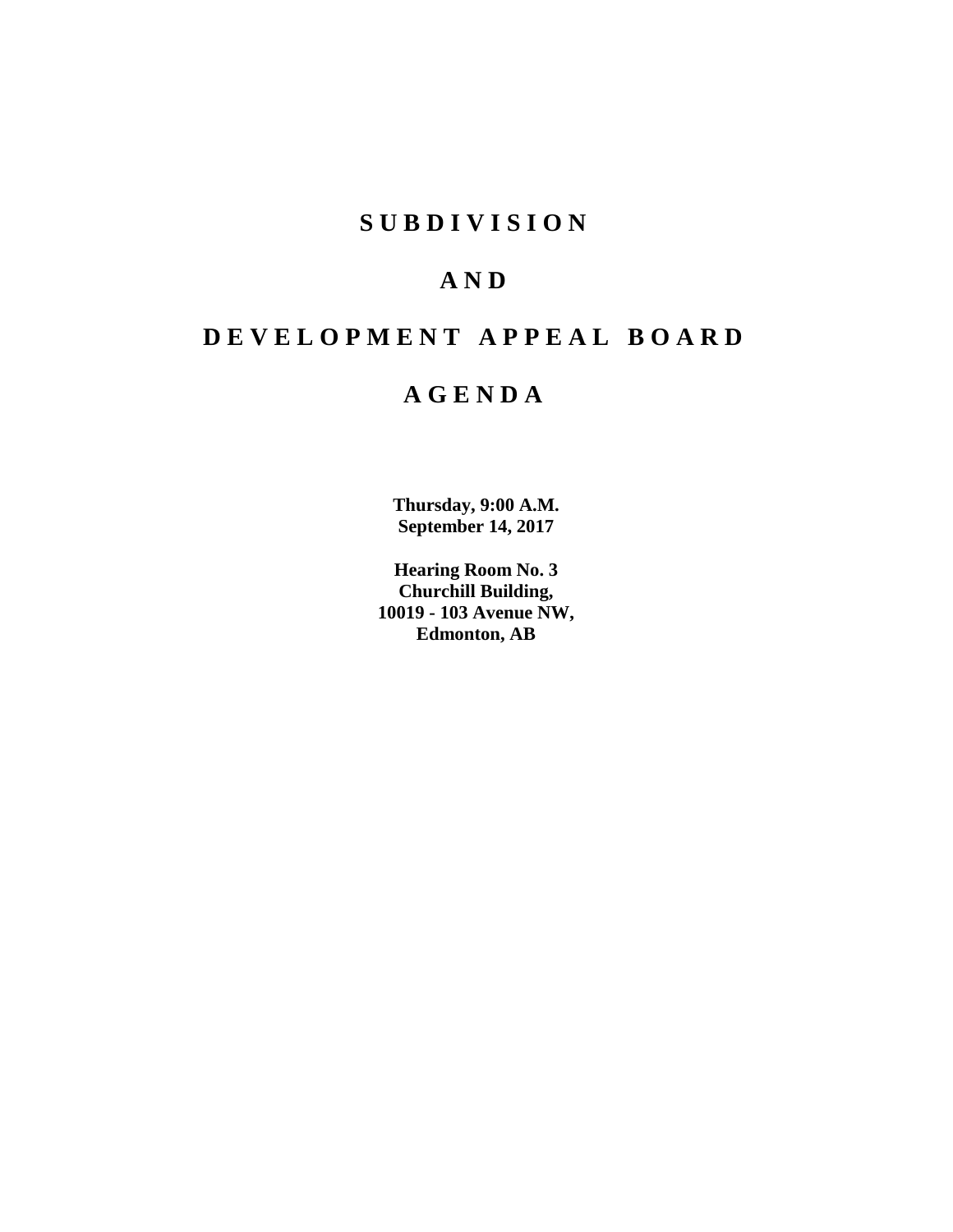## **SUBDIVISION AND DEVELOPMENT APPEAL BOARD HEARING ROOM NO. 3**

|              | 9:00 A.M.    | SDAB-D-17-156 | Convert an existing Semi-detached House to 4<br>Dwellings of Apartment Housing, existing<br>without permits                                                                                                                                                                            |
|--------------|--------------|---------------|----------------------------------------------------------------------------------------------------------------------------------------------------------------------------------------------------------------------------------------------------------------------------------------|
|              |              |               | 11743 / 11745 - 125 Street NW<br>Project No.: 155374557-002                                                                                                                                                                                                                            |
|              |              |               |                                                                                                                                                                                                                                                                                        |
| $\mathbf{I}$ | $1:00$ P.M.  | SDAB-D-17-171 | Construct a Single Detached House with an<br>unenclosed front porch, rear attached Garage,<br>fireplace, and Basement development (NOT to<br>be used as an additional Dwelling), and to<br>demolish an existing Single Detached House<br>and Accessory building (rear detached Garage) |
|              |              |               | 9140 - 77 Avenue NW<br>Project No.: 254327867-001                                                                                                                                                                                                                                      |
|              |              |               |                                                                                                                                                                                                                                                                                        |
|              | <b>NOTE:</b> |               | Unless otherwise stated, all references to "section numbers" refer to<br>the authority under the Edmonton Zoning Bylaw 12800.                                                                                                                                                          |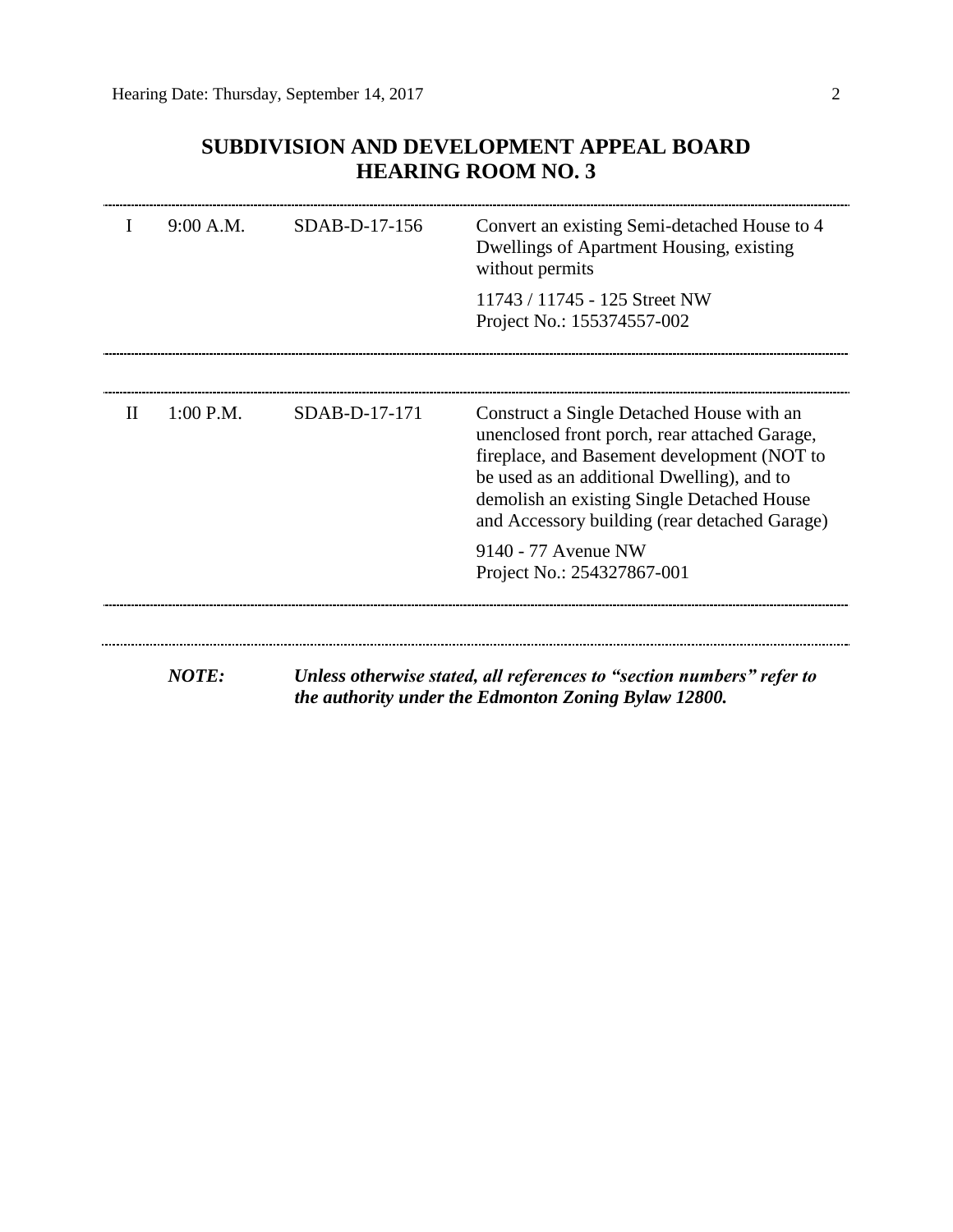| <b>ITEM I: 9:00 A.M.</b> |                                                                                                | FILE: SDAB-D-17-156                                                                                         |
|--------------------------|------------------------------------------------------------------------------------------------|-------------------------------------------------------------------------------------------------------------|
|                          | AN APPEAL FROM THE DECISION OF THE DEVELOPMENT OFFICER BY AN<br><b>ADJACENT PROPERTY OWNER</b> |                                                                                                             |
|                          | <b>APPELLANT:</b>                                                                              |                                                                                                             |
|                          | <b>APPLICATION NO.:</b>                                                                        | 155374557-002                                                                                               |
|                          | <b>APPLICATION TO:</b>                                                                         | Convert an existing Semi-detached House<br>to 4 Dwellings of Apartment Housing,<br>existing without permits |
|                          | <b>DECISION OF THE</b><br>DEVELOPMENT AUTHORITY:                                               | Approved with conditions                                                                                    |
|                          | <b>DECISION DATE:</b>                                                                          | July 19, 2017                                                                                               |
|                          | NOTIFICATION PERIOD:                                                                           | July 25, 2017 through August 8, 2017                                                                        |
|                          | <b>DATE OF APPEAL:</b>                                                                         | August 3, 2017                                                                                              |
|                          | <b>RESPONDENT:</b>                                                                             |                                                                                                             |
|                          | MUNICIPAL DESCRIPTION<br>OF SUBJECT PROPERTY:                                                  | 11743 / 11745 - 125 Street NW                                                                               |
|                          | <b>LEGAL DESCRIPTION:</b>                                                                      | Plan 9420679 Blk 40 Lot 18A and Lot<br>18 <sub>B</sub>                                                      |
|                          | ZONE:                                                                                          | (RF3) Small Scale Infill Development<br>Zone                                                                |
|                          | <b>OVERLAY:</b>                                                                                | Mature Neighbourhood Overlay                                                                                |
|                          | STATUTORY PLAN:                                                                                | West Ingle Area Redevelopment Plan                                                                          |

### *Grounds for Appeal*

The Appellant provided the following reasons for appealing the decision of the Development Authority:

> The following are the reasons I am appealing the Developmental Permit to convert an existing Semi-Detached House to 4 Dwellings of Apartment Housing, existing without permits: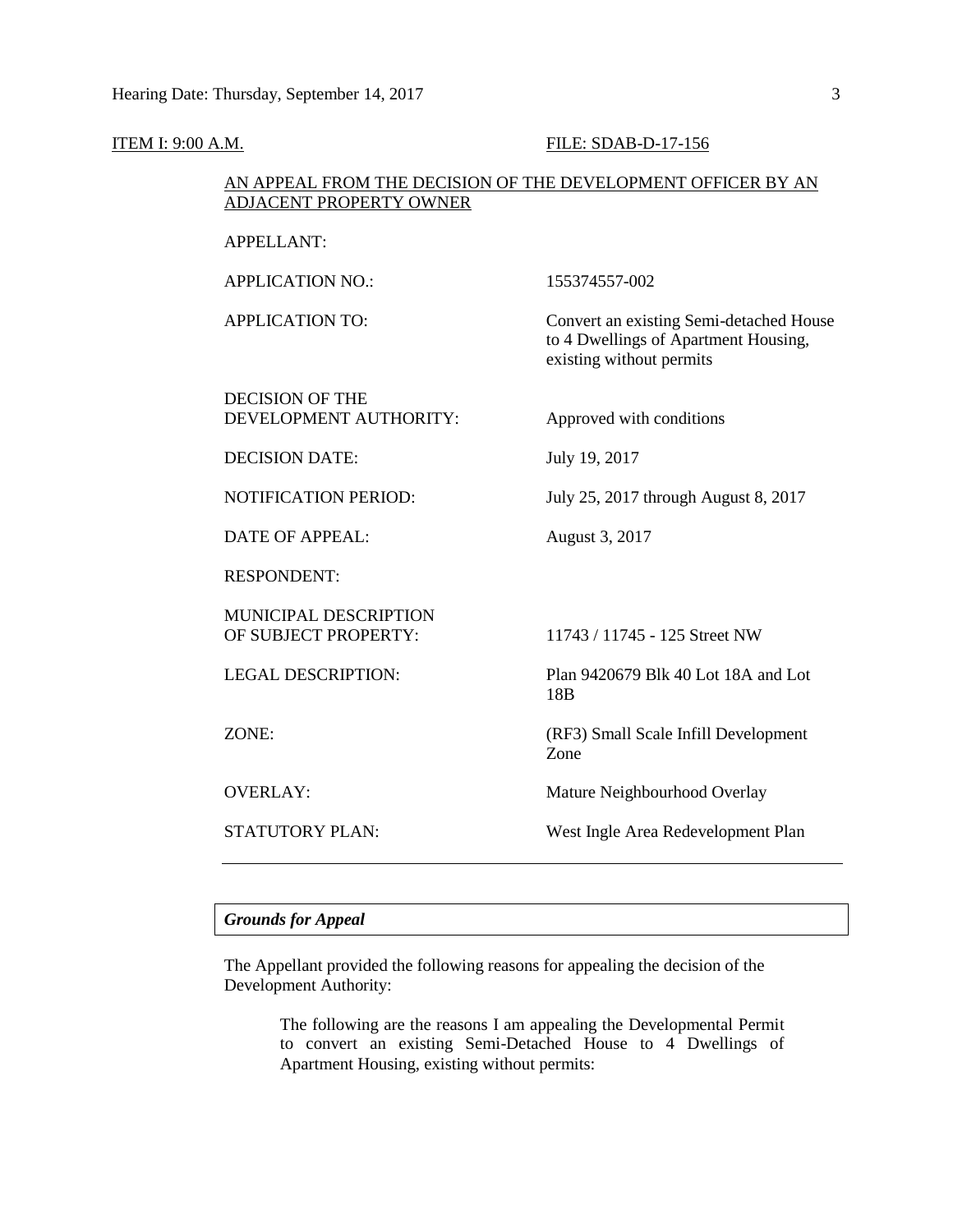1) Variance in site area (the area of the site is 695m2 instead of the required 750m2). This site is lacking a significant amount of area (55m2) for this to be viable for a 4 dwelling apartment housing.

2) Variance in site width. (the width of the site is 15.2m instead of the required 17.0m).

3) Variance in entrance locations. The entrances to 2 of the 4 Dwellings are facing the side instead of the public roadway other than a lane. With having such a small site width and area, residents of these side door dwellings are forced/ or feel obligated to congregate at these side doors to talk, smoke, etc. on the side step. This contributes significantly to the noise levels and liveability of the adjacent single family houses as well as the surrounding houses.

I have personally experienced a similar situation in that I live on this street, next door to another 4 Dwelling of Apartment House (existing without permits). The side door of 11723-125 street is less than 3 meters from my bedroom window. The noise levels of this illegal 4 Dwelling is significant and sometimes ridiculous. The side door opening and slamming at late hours of the night (literally causes my bedroom window to shake). Not to mention the residents of this side suite will congregate at the side door to talk and smoke at late hours of the night. The noise is considerable, especially in the summer months.

The only reason these illegal 4 Dwelling Apartment Houses are allowed to exist is because the City of Edmonton does not enforce their own zoning by-laws. I complained numerous times to many people (Chris Cooper, Mark Garrett, Wayne Cameron, Rick Hachigian) in the bylaw dept when this illegal 4 Dwelling (11723-125 Street) went in next door to me. After many months of lengthy conversations, I was finally told that due to the fact that the vacancy rates for rentals were so low in Edmonton, that they wouldn't even try to enforce the bylaws. So nothing has ever been done and these illegal suites still exist with impunity. My taxes keep going up and the livability of my neighbourhood goes down because the City won't enforce it's own bylaws. I bought my house specifically on this street because it was zoned for duplex only. I do not want to live on a street with apartments. This would affect the resale value of my house in the future.

4) Private Outdoor Amenity Area - A portion of the Private Outdoor Amenity Area is located in the Front Yard. This Dwelling barely has a front yard (only about 2.5m from the front side walk to the front step) and it would hardly be considered private. Again as stated previously the site size is too small for a 4 Dwelling Apartment House. This would affect the livability and noise levels of the surrounding neighbourhood, as well as the residents themselves in this 4 Dwelling Apartment House.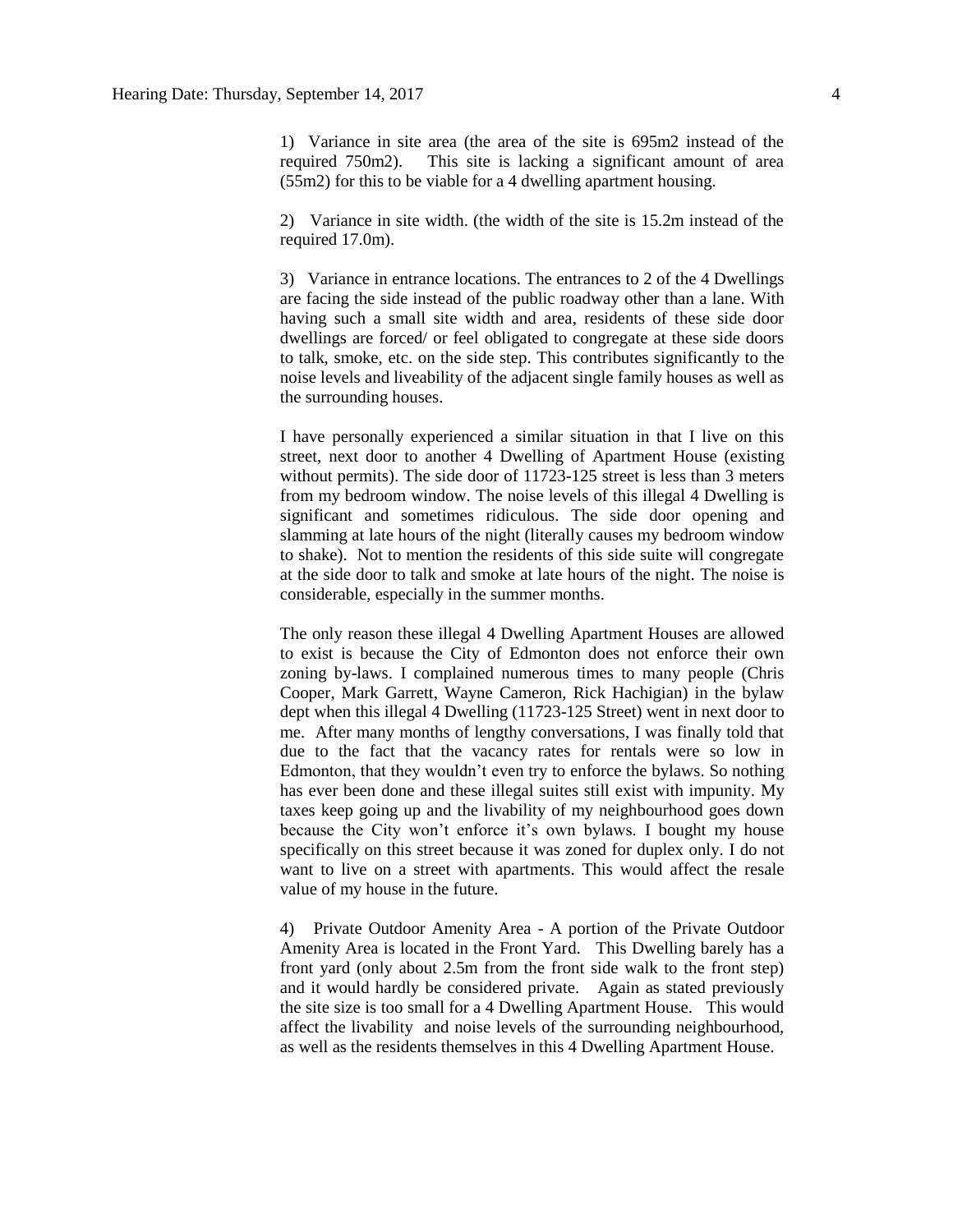5) There are many times when parking on our street has been an issue. I have seen things become heated between different neighbours when they aren't able to park in front of their own house. Having a 4 Dwelling Apartment House will only add to this problem, because with 4 families there could be a minimum of 8 vehicles with only 4 parking spots in the back lane driveway, and the others would have to park on the street.

The owner of the property in question is Mr. Kojo Twumasi. He lives at 4031-108 Street Edmonton. This is not his neighbourhood. Does he really care about the livability and well being of his tenants?…..or of the surrounding neighbours?

Does he care about the property values and neighbourhood enjoyment of single family residents? Or does he just care about collecting 4 rent cheques instead of 2?

I bought my house over 20 years ago in a neighbourhood zoned for duplexed only. Its a lovely neighbourhood. Please let it stay that way.

#### *General Matters*

#### **Appeal Information:**

The Subdivision and Development Appeal Board made and passed the following motion:

#### **"That SDAB-D-17-156 be tabled to September 14, 2017."**

The *Municipal Government Act*, RSA 2000, c M-26 states the following:

#### **Grounds for Appeal**

**685(1)** If a development authority

- (a) fails or refuses to issue a development permit to a person,
- (b) issues a development permit subject to conditions, or
- (c) issues an order under section 645,

the person applying for the permit or affected by the order under section 645 may appeal to the subdivision and development appeal board.

**(2)** In addition to an applicant under subsection (1), any person affected by an order, decision or development permit made or issued by a development authority may appeal to the subdivision and development appeal board.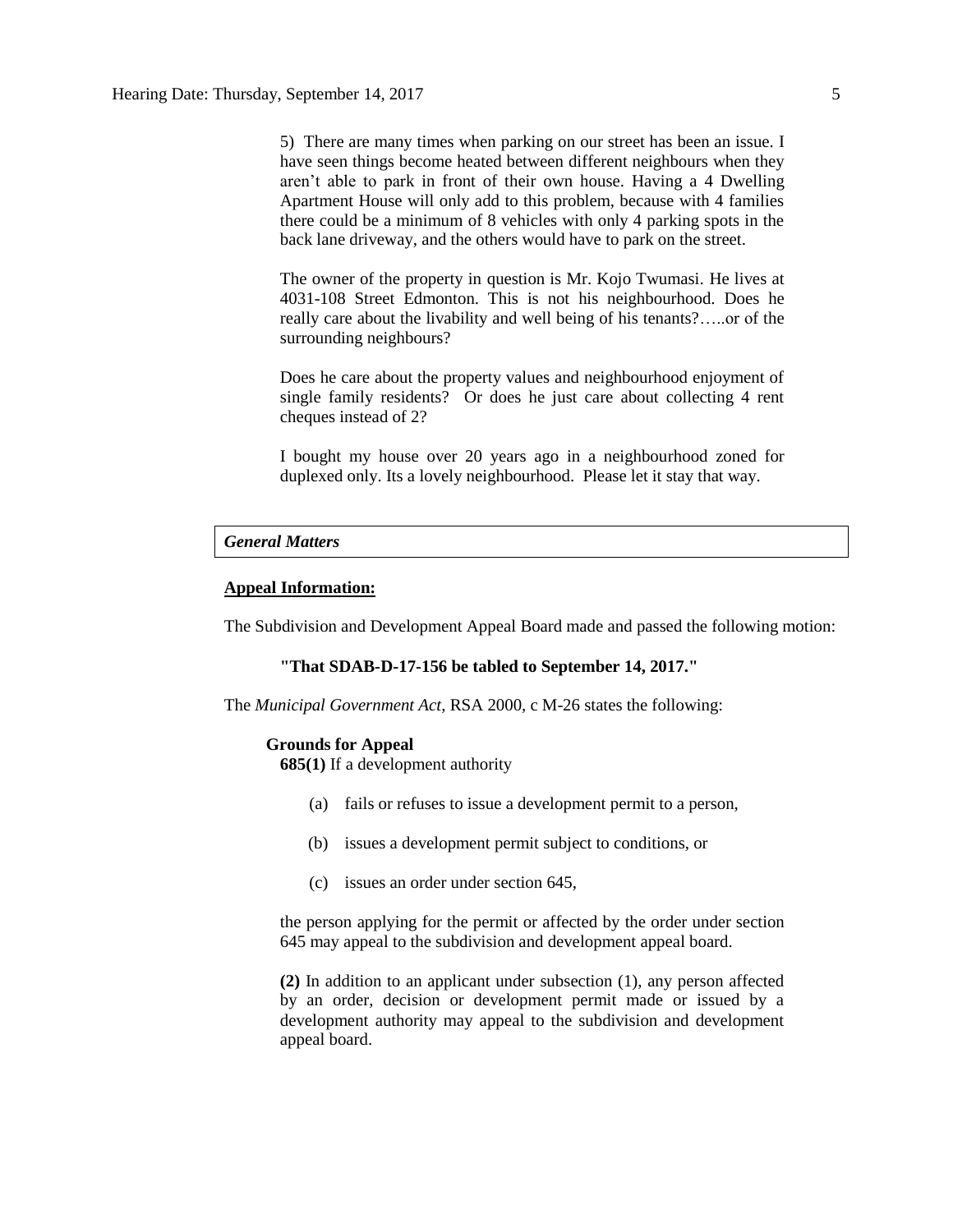#### **Appeals**

**686(1)** A development appeal to a subdivision and development appeal board is commenced by filing a notice of the appeal, containing reasons, with the board within 14 days,

- (a) in the case of an appeal made by a person referred to in section 685(1), after
	- (i) the date on which the person is notified of the order or decision or the issuance of the development permit, or

…

(b) in the case of an appeal made by a person referred to in section 685(2), after the date on which the notice of the issuance of the permit was given in accordance with the land use bylaw.

#### **Hearing and Decision**

**687(3)** In determining an appeal, the subdivision and development appeal board

…

- (a.1) must comply with the land use policies and statutory plans and, subject to clause (d), the land use bylaw in effect;
	- …
	- (c) may confirm, revoke or vary the order, decision or development permit or any condition attached to any of them or make or substitute an order, decision or permit of its own;
	- (d) may make an order or decision or issue or confirm the issue of a development permit even though the proposed development does not comply with the land use bylaw if, in its opinion,
		- (i) the proposed development would not
			- (A) unduly interfere with the amenities of the neighbourhood, or
			- (B) materially interfere with or affect the use, enjoyment or value of neighbouring parcels of land,

and

(ii) the proposed development conforms with the use prescribed for that land or building in the land use bylaw.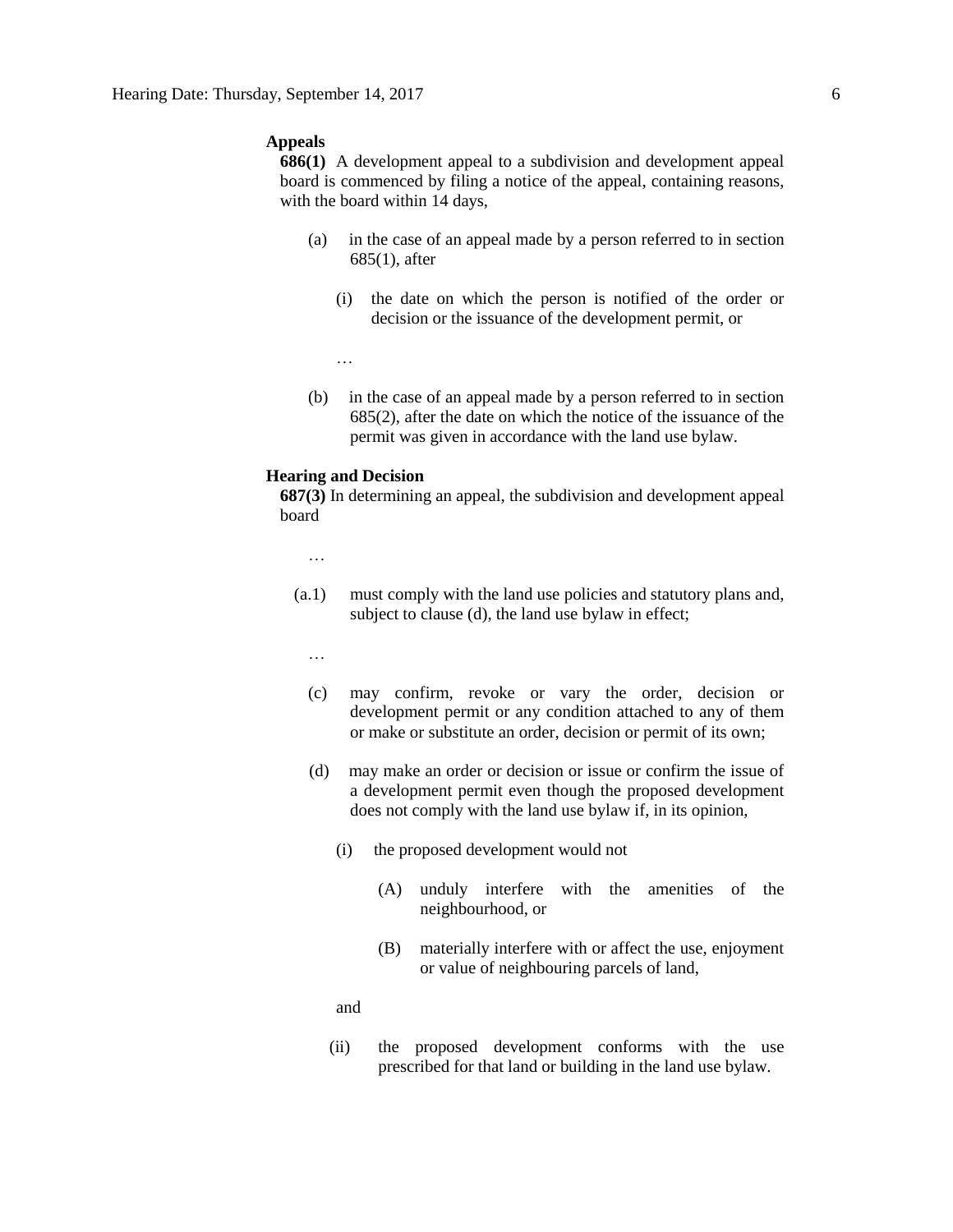#### **General Provisions from the** *Edmonton Zoning Bylaw***:**

**It should be noted that the Mature Neighbourhood Overlay was amended under Bylaw 18013 and passed by City Council on May 29, 2017. This Bylaw came into effect September 1, 2017. The following provisions from the** *Edmonton Zoning Bylaw* **include the Bylaw 18013 amendments.**

Under section 140.2(1), **Apartment Housing** is a **Permitted Use** in the **(RF3) Small Scale Infill Development Zone**.

Section 140.4(19)(b) states "where Apartment Housing, Stacked Row Housing, or Row Housing are allowed in this Zone, a maximum of four Dwellings per Site shall be allowed."

Under section 7.2(1), **Apartment Housing** means:

means development consisting of one or more Dwellings contained within a building in which the Dwellings are arranged in any horizontal or vertical configuration, which does not conform to the definition of any other Residential Use.

Under section 6.1(32), **Dwelling** means:

a self contained unit comprised of one or more rooms accommodating sitting, sleeping, sanitary facilities, and a principal kitchen for food preparation, cooking, and serving. A Dwelling is used permanently or semi-permanently as a residence for a single Household.

Section 140.1 states that the **General Purpose** of the **(RF3) Small Scale Infill Development Zone** is:

to provide for Single Detached Housing and Semi-detached Housing while allowing small-scale conversion and infill redevelopment to buildings containing up to four Dwellings, and including Secondary Suites under certain conditions.

Section 814.1 states that the **General Purpose** of the **Mature Neighbourhood Overlay** is:

to regulate residential development in Edmonton's mature residential neighbourhoods, while responding to the context of surrounding development, maintaining the pedestrian-oriented design of the streetscape, and to provide an opportunity for consultation by gathering input from affected parties on the impact of a proposed variance to the Overlay regulations.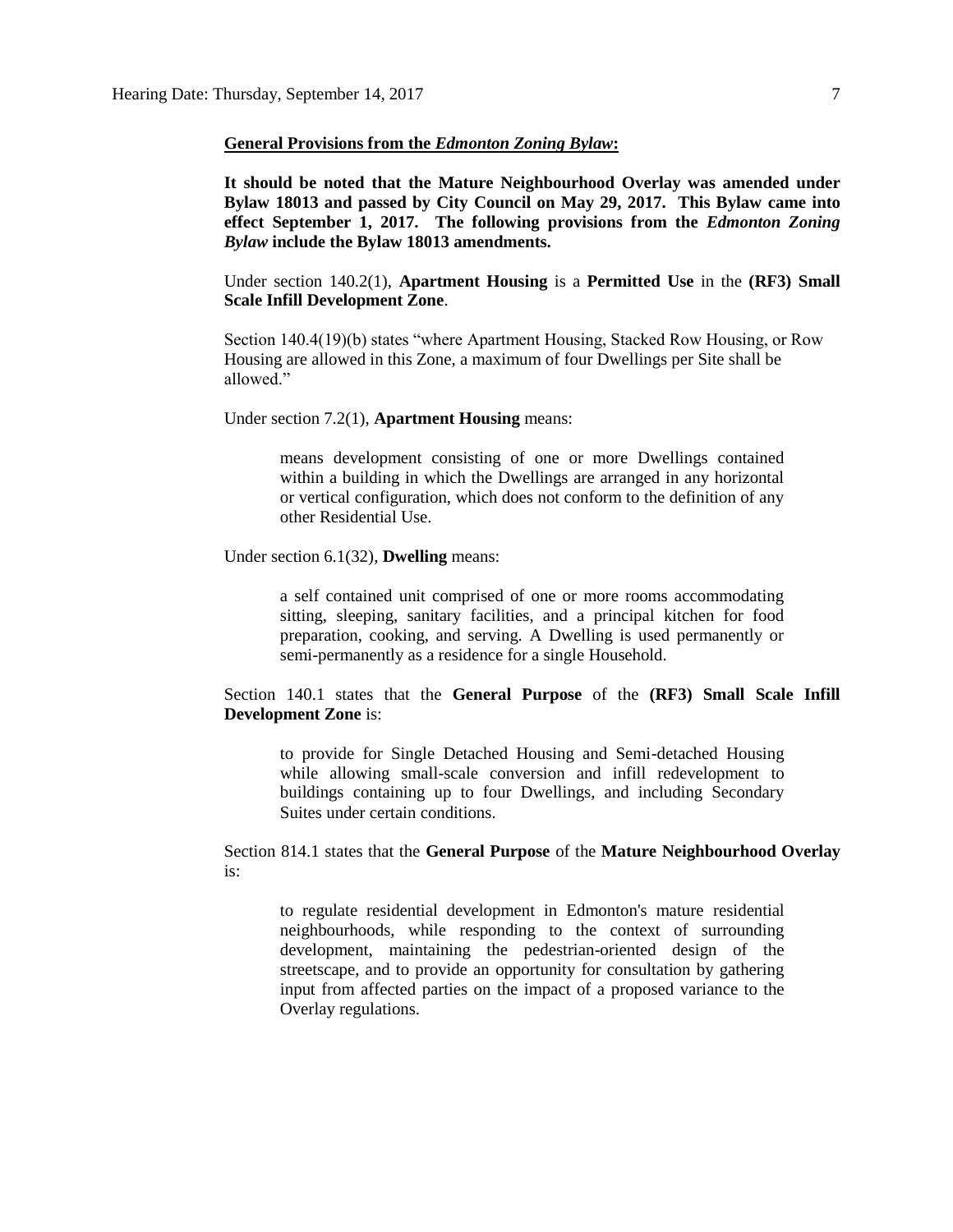*Site regulations for Apartment Housing*

Section 140.4(5)(a) states "the minimum Site area shall be  $750 \text{ m}^2$ ".

Under section 6.1(102), **Site** means "an area of land consisting of one or more abutting Lots".

#### **Development Officer's Determination:**

**1. Site Area - The area of the site is 695m2 instead of 750m2 (Section 140.4.5.a)**

Section 140.4(5)(b) states "the minimum Site Width shall be 17.0 m".

Under section 6.1(105), **Site Width** means "the horizontal distance between the side boundaries of the Site measured at a distance from the Front Lot Line equal to the required Front Setback for the Zone."

#### **Development Officer's Determination:**

**2. Site Width - The width of the site is 15.2m instead of 17.0m (Section 140.4.5.b)**

#### *Architectural features*

Section 140.4(20) states:

Each Dwelling within Semi-detached Housing and Row Housing shall be individually defined on all Façades through a combination of architectural features that may include variations in the rooflines, nonrepetitive window spacing, projection or recession of the Façade, porches or entrance features, building materials, colour, or other treatments.

### **Development Officer's Determination:**

**3. Entrance locations - The entrances to 2 of the 4 Dwellings are facing the side instead of the public roadway other than a lane (front) (Section 140.4.20)**

#### *Private Outdoor Amenity Area*

Section 140.4(15) states "Private Outdoor Amenity Area shall be provided on Site in accordance with Section 47 of this Bylaw."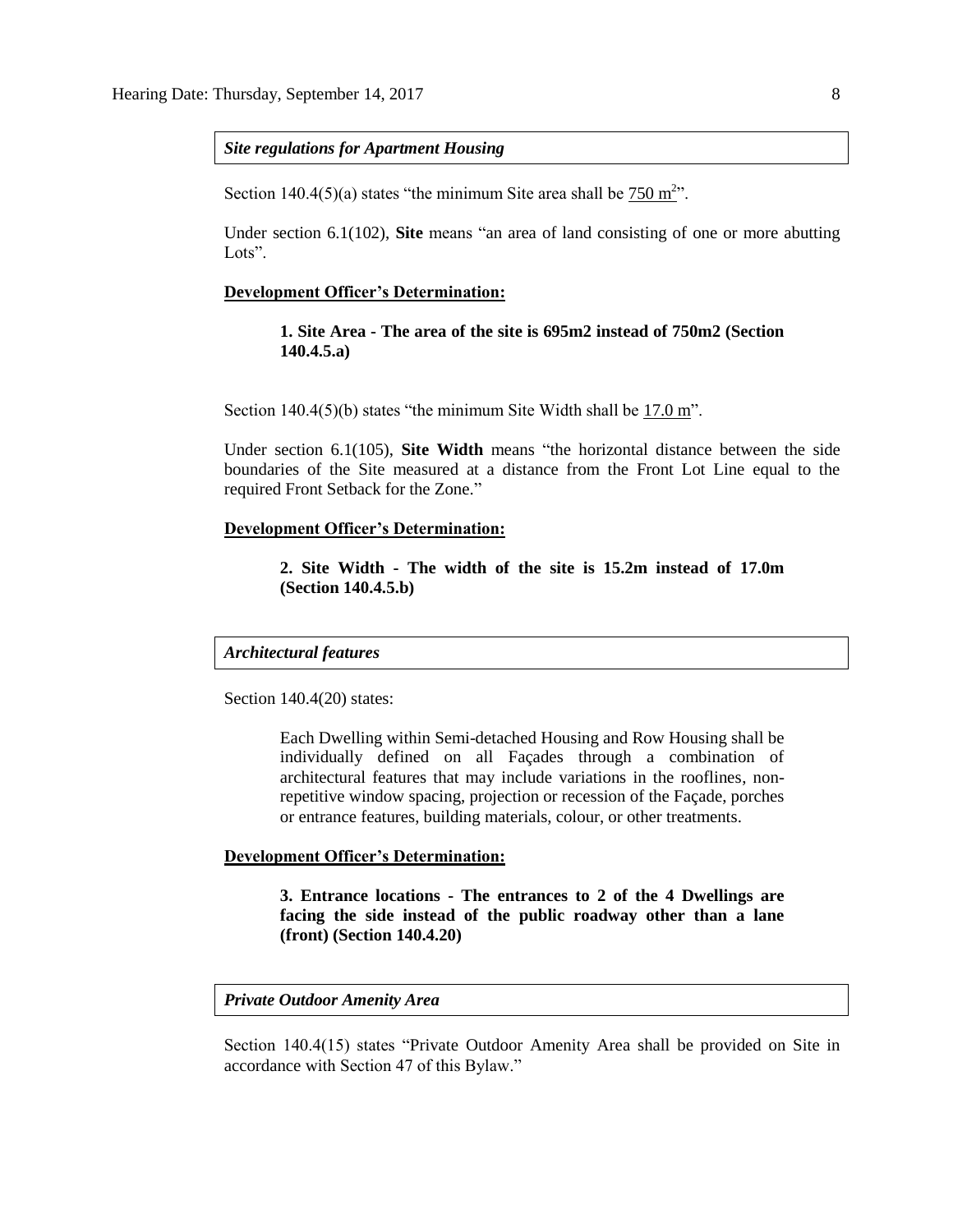Section 47.4 states "Private Outdoor Amenity Area may be provided above Grade, and may be located within any Yard other than a Front Yard."

Under section 6.1(46), **Front Yard** means:

the portion of a Site abutting the Front Lot Line extending across the full width of the Site, situated between the Front Lot Line and the nearest wall of the principal building, not including projections.



Under section 6.1(86), **Private Outdoor Amenity Area** means:

required open space provided and designed for the active or passive recreation and enjoyment of the residents of a particular Dwelling and which is immediately adjacent to and directly accessible from the Dwelling it is to serve;

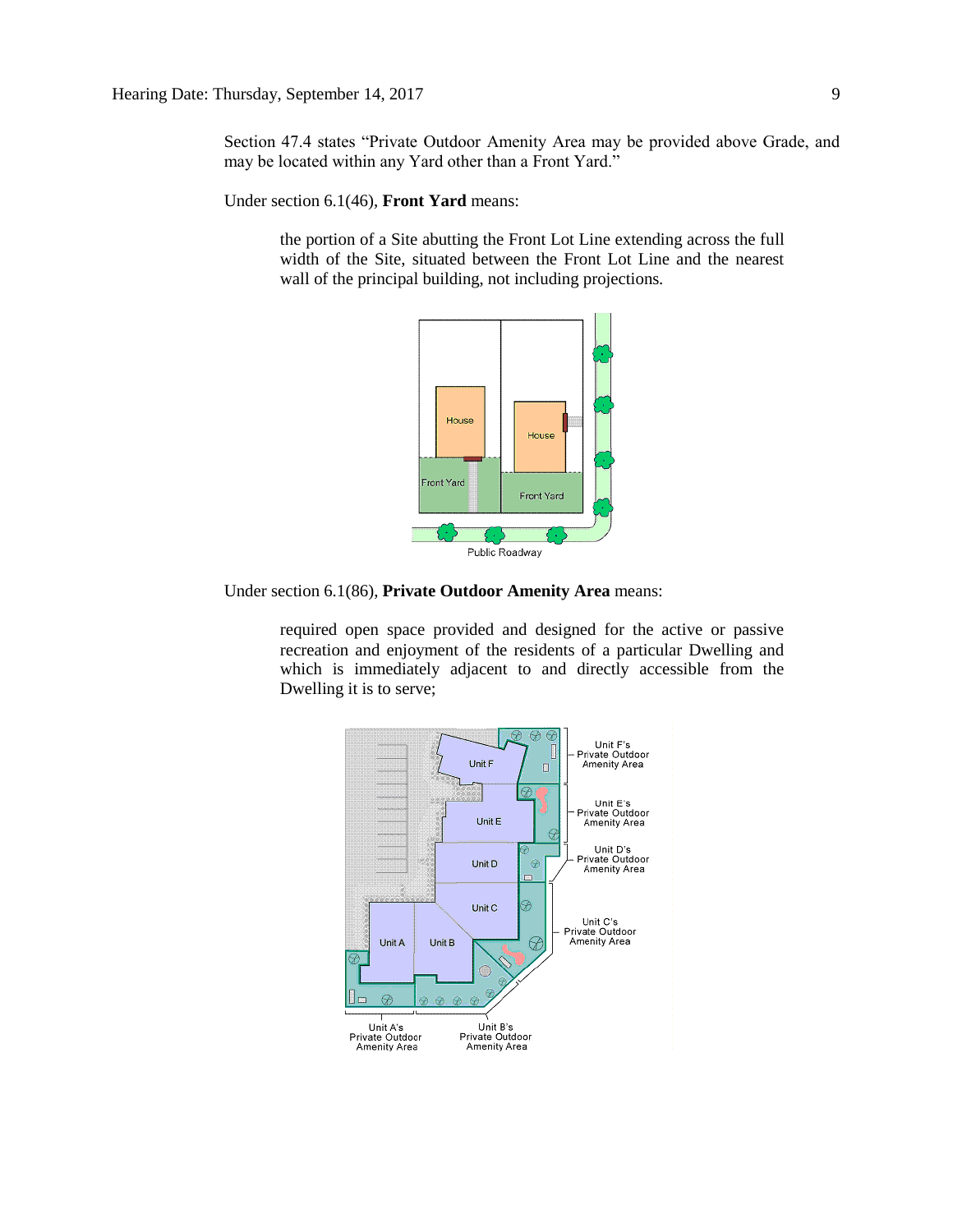#### **Development Officer's Determination:**

### **4. Private Outdoor Amenity Area - A portion of the Private Outdoor Amenity Area is located in the Front Yard (Section 47.4)**

\_\_\_\_\_\_\_\_\_\_\_\_\_\_\_\_\_\_\_\_\_\_\_\_\_\_\_\_\_\_\_\_\_\_\_\_\_\_\_\_\_\_\_\_\_\_\_\_\_\_\_\_\_\_\_\_\_\_\_\_\_\_\_\_\_\_\_\_\_\_\_\_

#### Notice to Applicant/Appellant

Provincial legislation requires that the Subdivision and Development Appeal Board issue its official decision in writing within fifteen days of the conclusion of the hearing. Bylaw No. 11136 requires that a verbal announcement of the Board's decision shall be made at the conclusion of the hearing of an appeal, but the verbal decision is not final nor binding on the Board until the decision has been given in writing in accordance with the *Municipal Government Act*.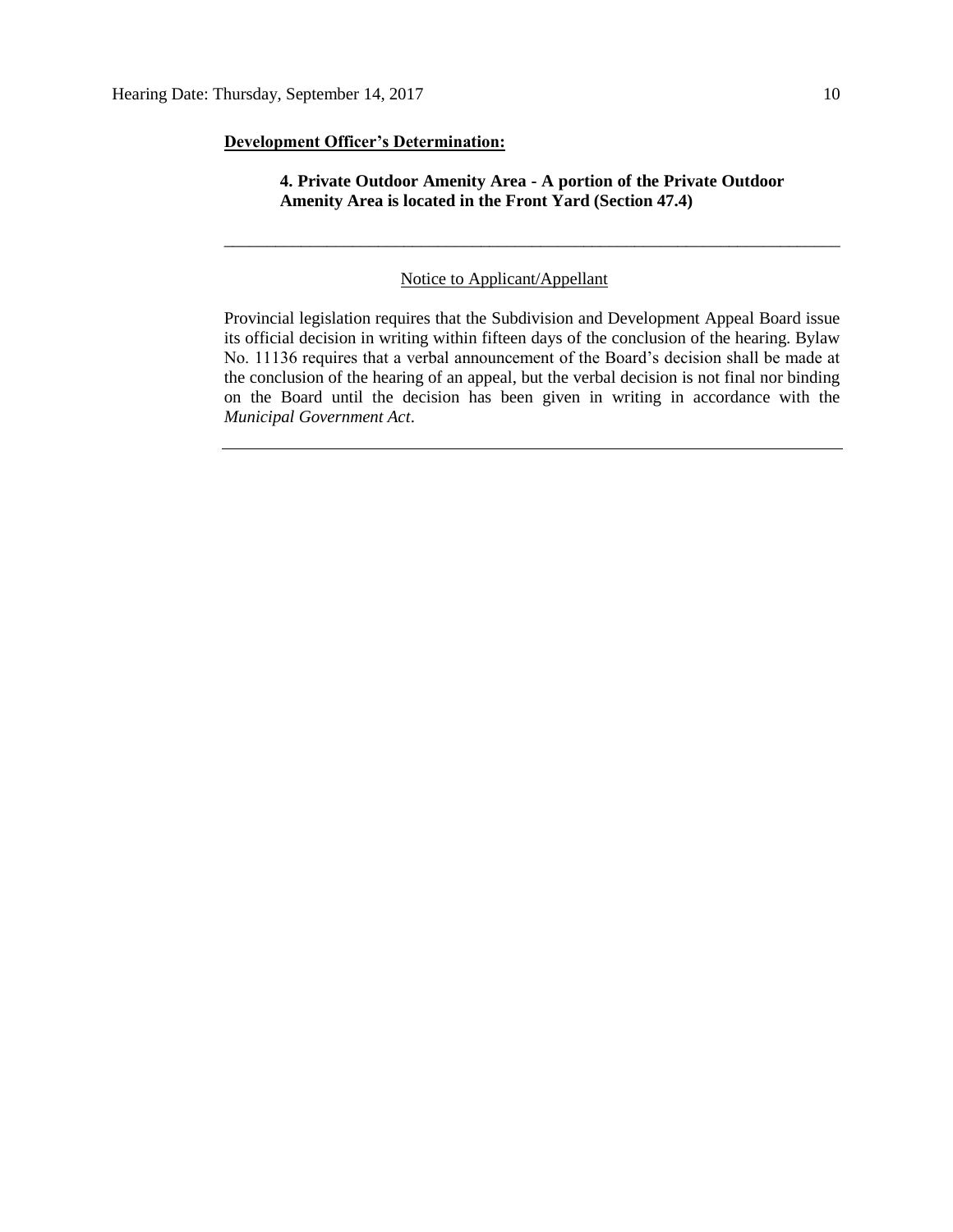| <b>THE CITY OF</b><br><b>nonton</b>                                                           | Project Number: 155374557-002<br><b>Application Date:</b><br>SEP 29, 2015<br>Printed:<br>July 19, 2017 at 10:52 AM<br>1 of 3<br>Page:                         |
|-----------------------------------------------------------------------------------------------|---------------------------------------------------------------------------------------------------------------------------------------------------------------|
|                                                                                               | <b>Major Development Permit</b>                                                                                                                               |
| the limitations and conditions of this permit, of the Edmonton Zoning Bylaw 12800 as amended. | This document is a record of a Development Permit application, and a record of the decision for the undertaking described below, subject to                   |
| <b>Applicant</b>                                                                              | Property Address(es) and Legal Description(s)<br>11745 - 125 STREET NW<br>Plan 9420679 Blk 40 Lot 18A<br>11743 - 125 STREET NW<br>Plan 9420679 Blk 40 Lot 18B |
|                                                                                               | <b>Specific Address(es)</b><br>Entryway: 11743 - 125 STREET NW                                                                                                |
|                                                                                               | Entryway: 11745 - 125 STREET NW                                                                                                                               |
|                                                                                               | Building: 11743 - 125 STREET NW                                                                                                                               |
| <b>Scope of Permit</b>                                                                        |                                                                                                                                                               |
|                                                                                               | To convert an existing Semi-Detached House to 4 Dwellings of Apartment Housing, existing without permits.                                                     |
| <b>Permit Details</b>                                                                         |                                                                                                                                                               |
| Class of Permit: Class A                                                                      | <b>Contact Person:</b>                                                                                                                                        |
| Gross Floor Area (sq.m.):                                                                     | Lot Grading Needed?: N/A                                                                                                                                      |
| New Sewer Service Required: Y                                                                 | NumberOfMainFloorDwellings: 2                                                                                                                                 |
| Site Area (sq. m.):                                                                           | Stat. Plan Overlay/Annex Area: Mature Neighbourhood Overlay                                                                                                   |
| I/We certify that the above noted details are correct.                                        |                                                                                                                                                               |
| Applicant signature:                                                                          |                                                                                                                                                               |
| <b>Development Permit Decision</b><br>Approved                                                |                                                                                                                                                               |
|                                                                                               | The permit holder is advised to read the reverse for important information concerning this decision.                                                          |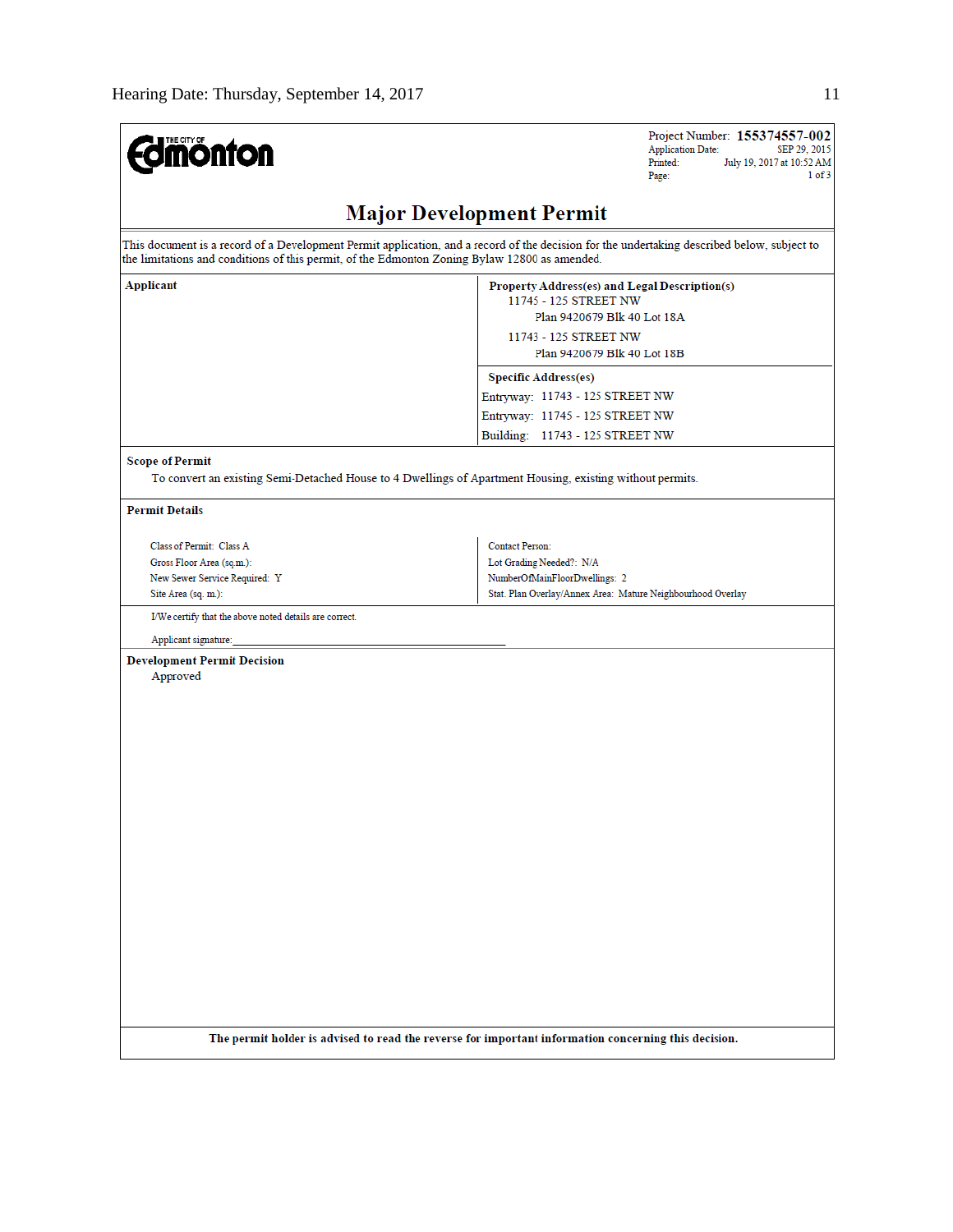| <b>mónfon</b>                                                                                                                                                                                                                                                                                                                                                                                                      | Project Number: 155374557-002<br><b>Application Date:</b><br>SEP 29, 2015<br>Printed:<br>July 19, 2017 at 10:52 AM<br>$2$ of $3$<br>Page: |
|--------------------------------------------------------------------------------------------------------------------------------------------------------------------------------------------------------------------------------------------------------------------------------------------------------------------------------------------------------------------------------------------------------------------|-------------------------------------------------------------------------------------------------------------------------------------------|
| <b>Major Development Permit</b>                                                                                                                                                                                                                                                                                                                                                                                    |                                                                                                                                           |
| <b>Subject to the Following Conditions</b><br>This Development Permit authorizes the development of a conversion from an existing Semi-Detached House to 4 Dwellings of<br>Apartment Housing. The development shall be constructed in accordance with the stamped and approved drawings.                                                                                                                           |                                                                                                                                           |
| 1. When an application for a Development Permit has been approved by the Development Officer, the Development Permit shall<br>not be valid unless and until:                                                                                                                                                                                                                                                       |                                                                                                                                           |
| a. any conditions of approval, except those of a continuing nature, have been fulfilled; and<br>b. the time for filing a notice of appeal to the Subdivision and Development Appeal Board as specified in subsection 21.1 of this<br>Bylaw and the Municipal Government Act has passed.                                                                                                                            |                                                                                                                                           |
| 2. The maximum number of Dwellings per Site where Apartment Housing is allowed in this Zone, shall be a maximum of four<br>Dwellings. (Section 140.4.19.c)                                                                                                                                                                                                                                                         |                                                                                                                                           |
| 3. Private Outdoor Amenity Area shall be provided on Site in accordance witht the stamped and approved drawings.                                                                                                                                                                                                                                                                                                   |                                                                                                                                           |
| 4. The Outdoor Amenity Area shall be permanently retained as open space, unencumbered by an Accessory building or future<br>additions. (Reference Section 160.4(9)(b))                                                                                                                                                                                                                                             |                                                                                                                                           |
| 5. Landscaping shall be provided on the Site in accordance with Section 55.                                                                                                                                                                                                                                                                                                                                        |                                                                                                                                           |
| 6. Parking shall be provided in accordance with Section 54. All off-street parking spaces shall be Hardsurfaced (Section 54.6)                                                                                                                                                                                                                                                                                     |                                                                                                                                           |
| Notes:                                                                                                                                                                                                                                                                                                                                                                                                             |                                                                                                                                           |
| 1. Unless otherwise stated, all above references to section numbers refer to the authority under the Edmonton Zoning Bylaw<br>12800.                                                                                                                                                                                                                                                                               |                                                                                                                                           |
| 2. An approved Development Permit means that the proposed development has been reviewed against the provisions of this<br>bylaw. It does not remove obligations to conform with other legislation, bylaws or land title instruments including, but not limited<br>to, the Municipal Government Act, the Safety Codes Act or any caveats, restrictive covenants or easements that might be attached<br>to the Site. |                                                                                                                                           |
| 3. A Building Permit is required for any construction or change in use of a building. For a building permit, and prior to the Plans<br>Examination review, you require construction drawings and the payment of fees. Please contact the 311 Call Centre for further<br>information.<br><b>Variances</b>                                                                                                           |                                                                                                                                           |
| 1. Site Area - The area of the site is 695m2 instead of 750m2 (Section 140.4.5.a)                                                                                                                                                                                                                                                                                                                                  |                                                                                                                                           |
| 2. Site Width - The width of the site is 15.2m instead of 17.0m (Section 140.4.5.b)                                                                                                                                                                                                                                                                                                                                |                                                                                                                                           |
| 3. Entrance locations - The entrances to 2 of the 4 Dwellings are facing the side instead of the public roadway other than a lane<br>(front) (Section 140.4.20)                                                                                                                                                                                                                                                    |                                                                                                                                           |
| 4. Private Outdoor Amenity Area - A portion of the Private Outdoor Amenity Area is located in the Front Yard (Section 47.4)                                                                                                                                                                                                                                                                                        |                                                                                                                                           |
| <b>Rights of Appeal</b><br>This approval is subject to the right of appeal as outlined in Chapter 24, Section 683 through 689 of the Municipal Government<br>Amendment Act.                                                                                                                                                                                                                                        |                                                                                                                                           |
| Issue Date: Jul 19, 2017<br>Development Authority: VANDERHOEK, HEATHER                                                                                                                                                                                                                                                                                                                                             | Signature: ____________________                                                                                                           |
| Notice Period Begins: Jul 25, 2017<br><b>Ends:Aug 08, 2017</b>                                                                                                                                                                                                                                                                                                                                                     |                                                                                                                                           |
| The permit holder is advised to read the reverse for important information concerning this decision.                                                                                                                                                                                                                                                                                                               |                                                                                                                                           |
|                                                                                                                                                                                                                                                                                                                                                                                                                    |                                                                                                                                           |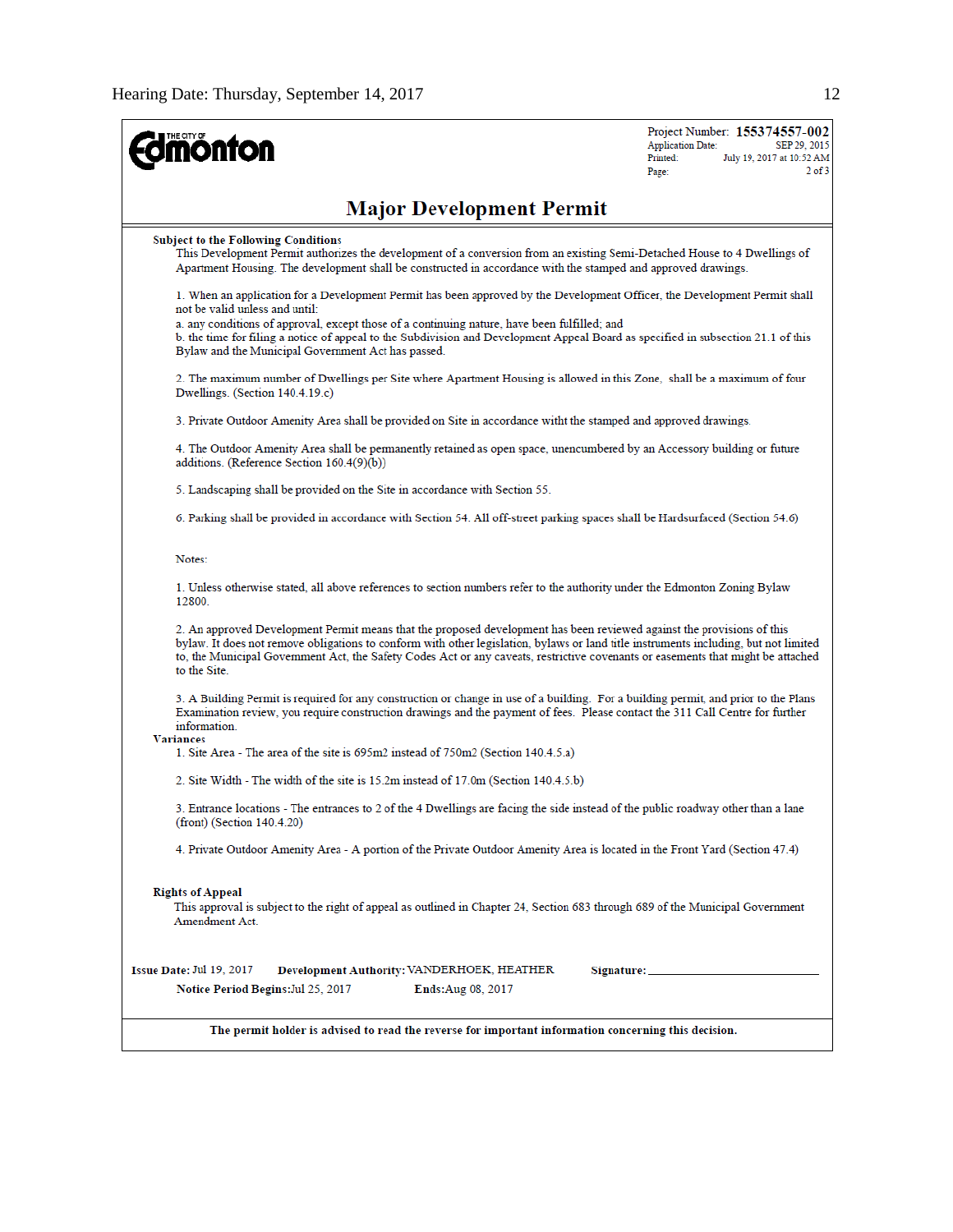| <b>Edmönton</b>                                                                                                         |                                                                     |                                                                                                      |                      | <b>Application Date:</b><br>Printed:<br>Page: | Project Number: 155374557-002<br>SEP 29, 2015<br>July 19, 2017 at 10:52 AM<br>$3$ of $3$ |
|-------------------------------------------------------------------------------------------------------------------------|---------------------------------------------------------------------|------------------------------------------------------------------------------------------------------|----------------------|-----------------------------------------------|------------------------------------------------------------------------------------------|
|                                                                                                                         |                                                                     | <b>Major Development Permit</b>                                                                      |                      |                                               |                                                                                          |
| Fees<br>Major Dev. Application Fee<br>Sanitary Sewer Trunk Fund 2012+<br>Total GST Amount:<br><b>Totals for Permit:</b> | <b>Fee Amount</b><br>\$508.00<br>\$2,236.00<br>\$0.00<br>\$2,744.00 | <b>Amount Paid</b><br>\$508.00<br>\$2,236.00<br>\$2,744.00                                           | Receipt#<br>02799381 | <b>Date Paid</b><br>Oct 05, 2015              |                                                                                          |
|                                                                                                                         |                                                                     |                                                                                                      |                      |                                               |                                                                                          |
|                                                                                                                         |                                                                     |                                                                                                      |                      |                                               |                                                                                          |
|                                                                                                                         |                                                                     |                                                                                                      |                      |                                               |                                                                                          |
|                                                                                                                         |                                                                     |                                                                                                      |                      |                                               |                                                                                          |
|                                                                                                                         |                                                                     |                                                                                                      |                      |                                               |                                                                                          |
|                                                                                                                         |                                                                     |                                                                                                      |                      |                                               |                                                                                          |
|                                                                                                                         |                                                                     |                                                                                                      |                      |                                               |                                                                                          |
|                                                                                                                         |                                                                     |                                                                                                      |                      |                                               |                                                                                          |
|                                                                                                                         |                                                                     | The permit holder is advised to read the reverse for important information concerning this decision. |                      |                                               |                                                                                          |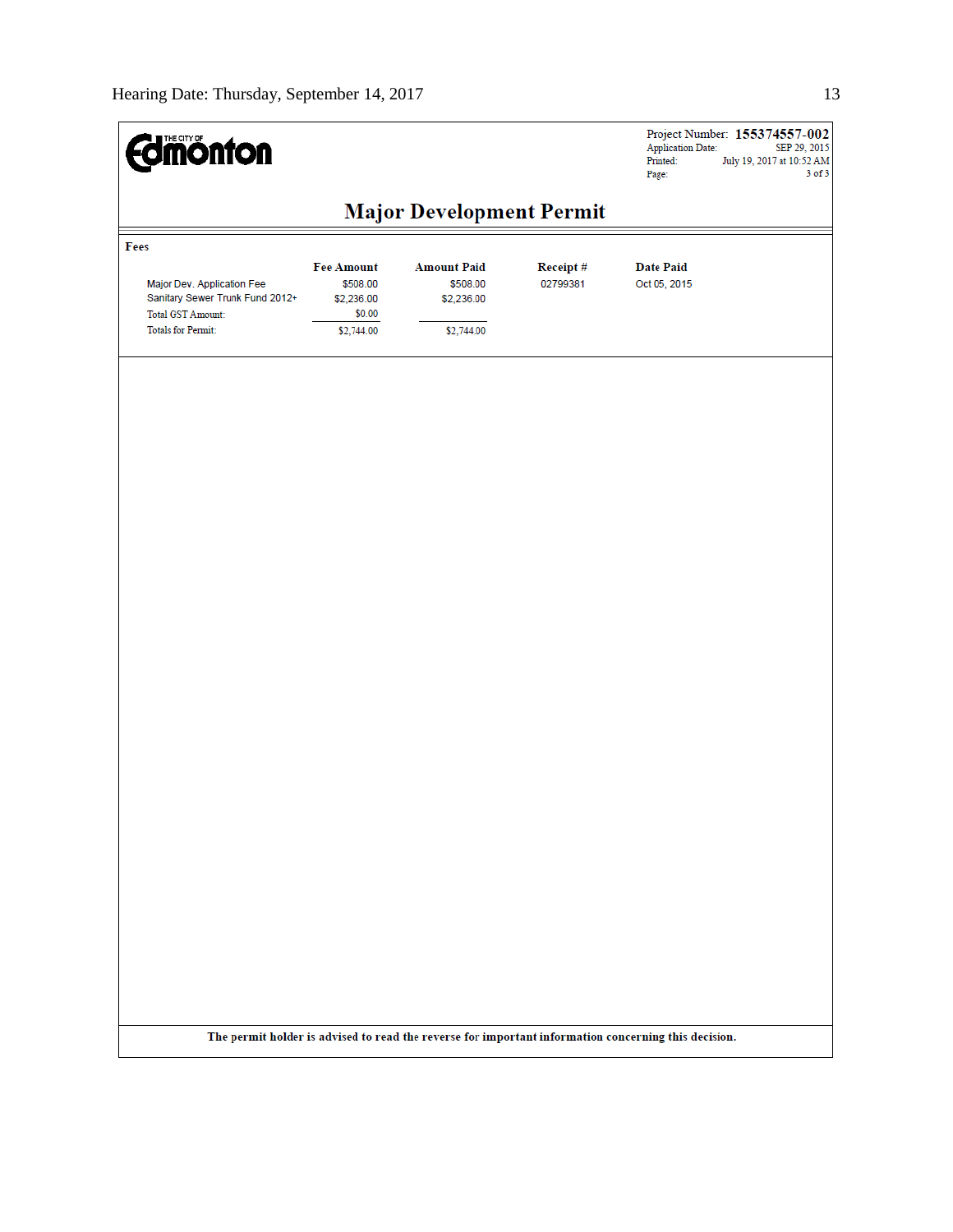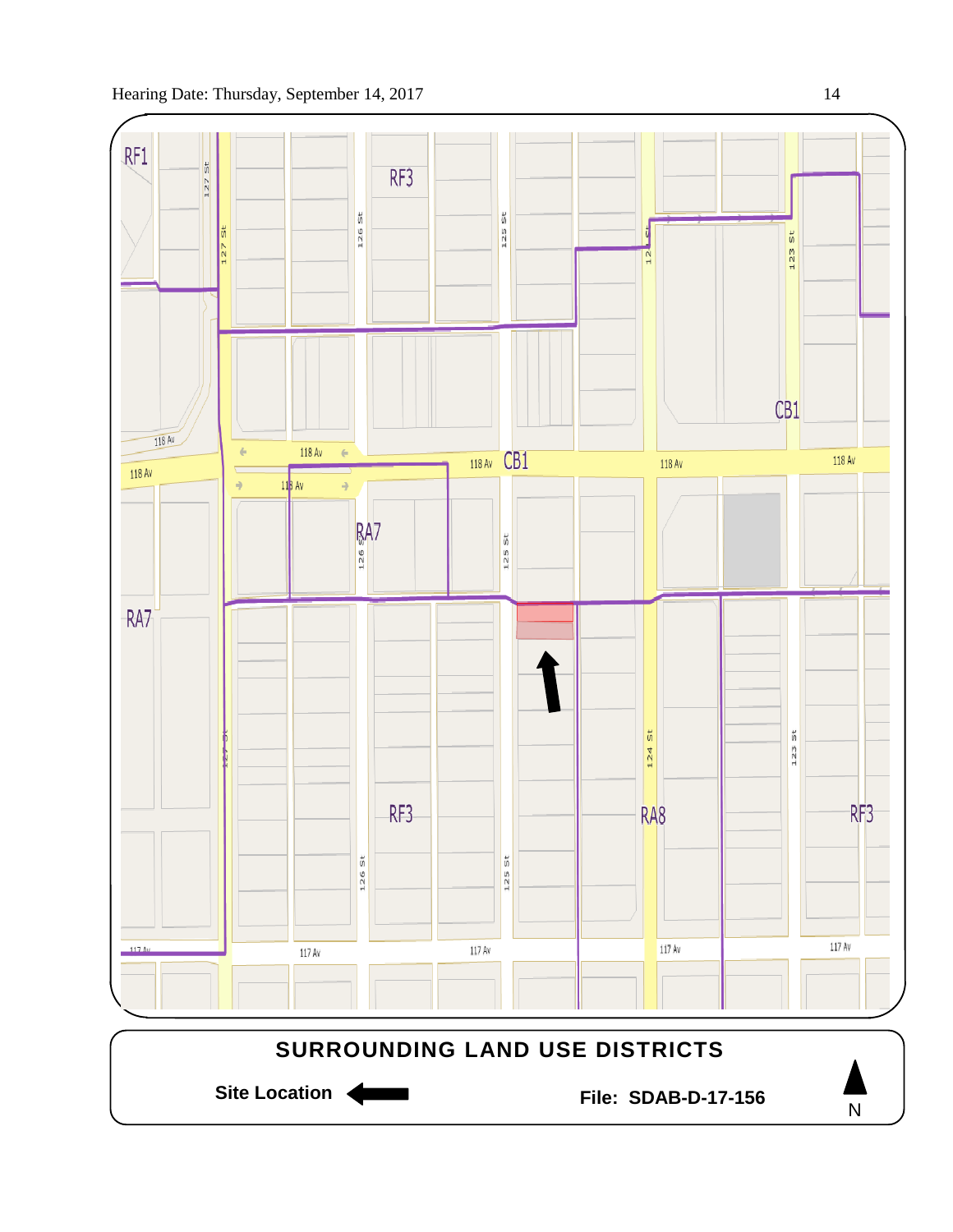| <b>ITEM II: 1:00 P.M.</b> |                                                        | FILE: SDAB-D-17-171                                                                                                                                                                                                                                                                       |
|---------------------------|--------------------------------------------------------|-------------------------------------------------------------------------------------------------------------------------------------------------------------------------------------------------------------------------------------------------------------------------------------------|
|                           | AN APPEAL FROM THE DECISION OF THE DEVELOPMENT OFFICER |                                                                                                                                                                                                                                                                                           |
|                           | <b>APPELLANT:</b>                                      |                                                                                                                                                                                                                                                                                           |
|                           | <b>APPLICATION NO.:</b>                                | 254327867-001                                                                                                                                                                                                                                                                             |
|                           | <b>APPLICATION TO:</b>                                 | Construct a Single Detached House with<br>an unenclosed front porch, rear attached<br>Garage, fireplace, and Basement<br>development (NOT to be used as an<br>additional Dwelling), and to demolish an<br>existing Single Detached House and<br>Accessory building (rear detached Garage) |
|                           | <b>DECISION OF THE</b><br>DEVELOPMENT AUTHORITY:       | Refused                                                                                                                                                                                                                                                                                   |
|                           | <b>DECISION DATE:</b>                                  | August 9, 2017                                                                                                                                                                                                                                                                            |
|                           | <b>DATE OF APPEAL:</b>                                 | August 17, 2017                                                                                                                                                                                                                                                                           |
|                           | MUNICIPAL DESCRIPTION<br>OF SUBJECT PROPERTY:          | 9140 - 77 Avenue NW                                                                                                                                                                                                                                                                       |
|                           | <b>LEGAL DESCRIPTION:</b>                              | Plan 2000U Blk 2 Lots 12-13                                                                                                                                                                                                                                                               |
|                           | $ZONE(S)$ :                                            | (RF3) Small Scale Infill Development<br>Zone                                                                                                                                                                                                                                              |
|                           |                                                        | (A) Metropolitan Recreation Zone                                                                                                                                                                                                                                                          |
|                           | OVERLAY(S):                                            | Mature Neighbourhood Overlay                                                                                                                                                                                                                                                              |
|                           |                                                        | North Saskatchewan River Valley and<br>Ravine System Protection Overlay                                                                                                                                                                                                                   |
|                           | STATUTORY PLAN:                                        | N/A                                                                                                                                                                                                                                                                                       |
|                           |                                                        |                                                                                                                                                                                                                                                                                           |

# *Grounds for Appeal*

The Appellant provided the following reasons for appealing the decision of the Development Authority: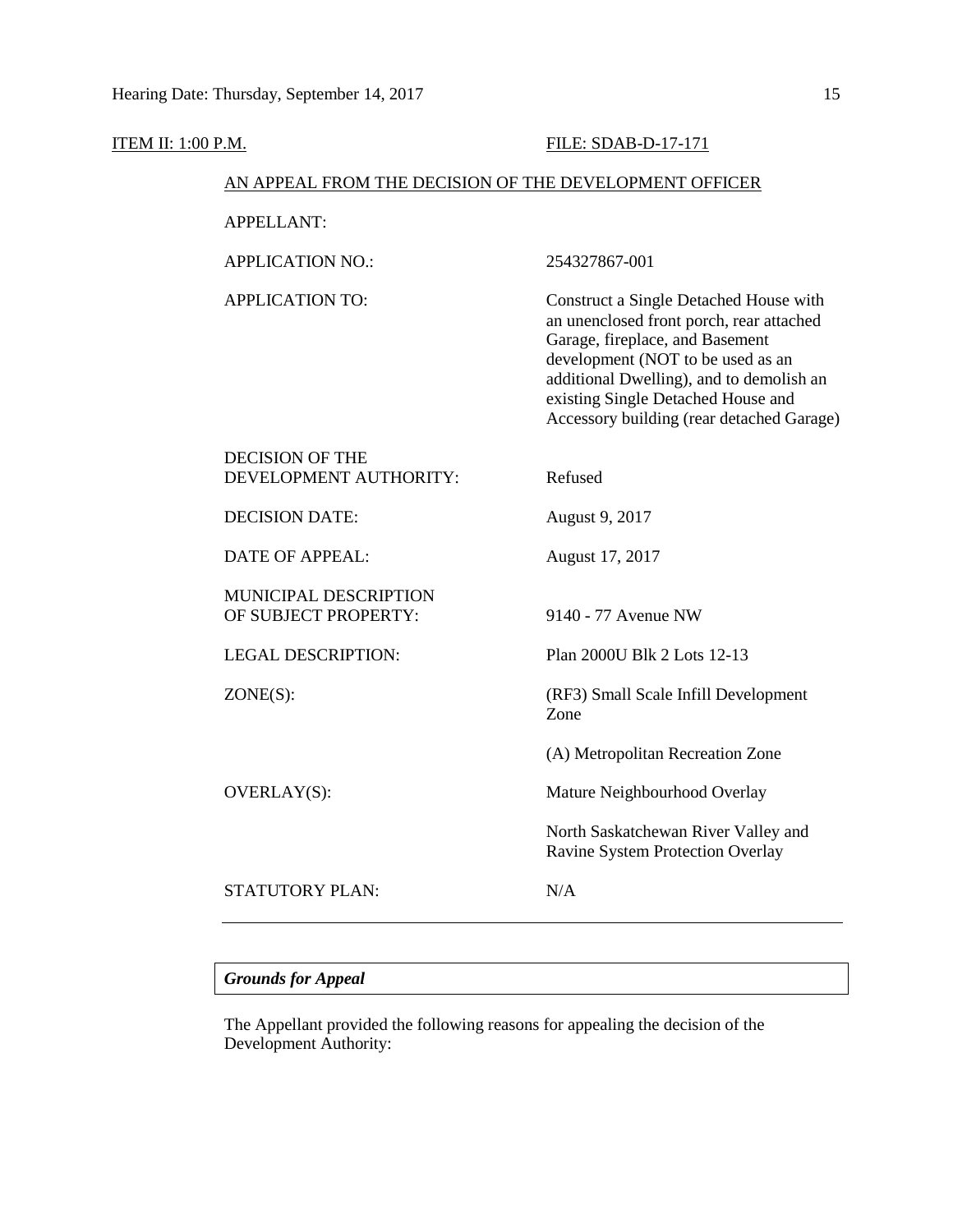The following is information that I was going to include in the submission box, along with the attachments. Please review tonight and provide feedback, as I would like to submit by tomorrow at noon. Sebastian, I was able to locate the lot plan. I have not included the consultation, just to keep the size down for now.

There are 2 variances requested:

1. To allow a rear attached Garage within the mature neighbourhood overlay (Zoning bylaw section 814.3.18) 2. To allow a rear setback of 1.35m as opposed to 16.04m.

We submit that these should be allowed resulting in approval of the development permit for the following reasons:

\* The community consultation yielded overwhelming support, which included the immediate neighbour endorsement, community league endorsement and neighbour feedback that the design "fit with the neighbourhood" and "was much better than having a duplex or triplex on the lot". Please see the attached "community consultation.PDF"

\* The neighbouring property to the east has effectively no backyard, with the setback of the house and the position of the garage. There is no blockage of ravine access for that property. Please see attachment "overhead view.png"

\* There are 2 properties on the block that have rear attached garages, one that is a corner lot at the opposite end of the same block (9102 77 Avenue) and another that is an interior lot (9106 77 Avenue) that are currently part of the mature neighbourhood. Please see attachment "2 attached garages.png"

\* As per the current bylaws, rear attached garages are within the bylaw specification if the lot is a corner lot. The property is effectively a corner lot, as the neighbouring lot to the west is owned by the city and defined for ravine use due to the fact that the south side of the lot is very near the ravine. There cannot be development that occurs on that lot due to the proximity to the ravine, and the very small width of the front of the lot. Given the results of our geotechnical survey, we required a setback due to the ravine. It would be unlikely that the city lot can support building of any kind. The front street also ends in a cul-de-sac. See "front overhead view.png"

\* The width of the house ensures that there is less than 40% lot coverage coverage, necessitating the close proximity of the garage to the house along with the attachment (25 foot wide home) as per the lot plan "lot plan.pdf" The difference necessitates that the yard is effectively in the west part of the lot to meet geotechnical requirements and ensure the appropriate lot coverage consistent with COE bylaws.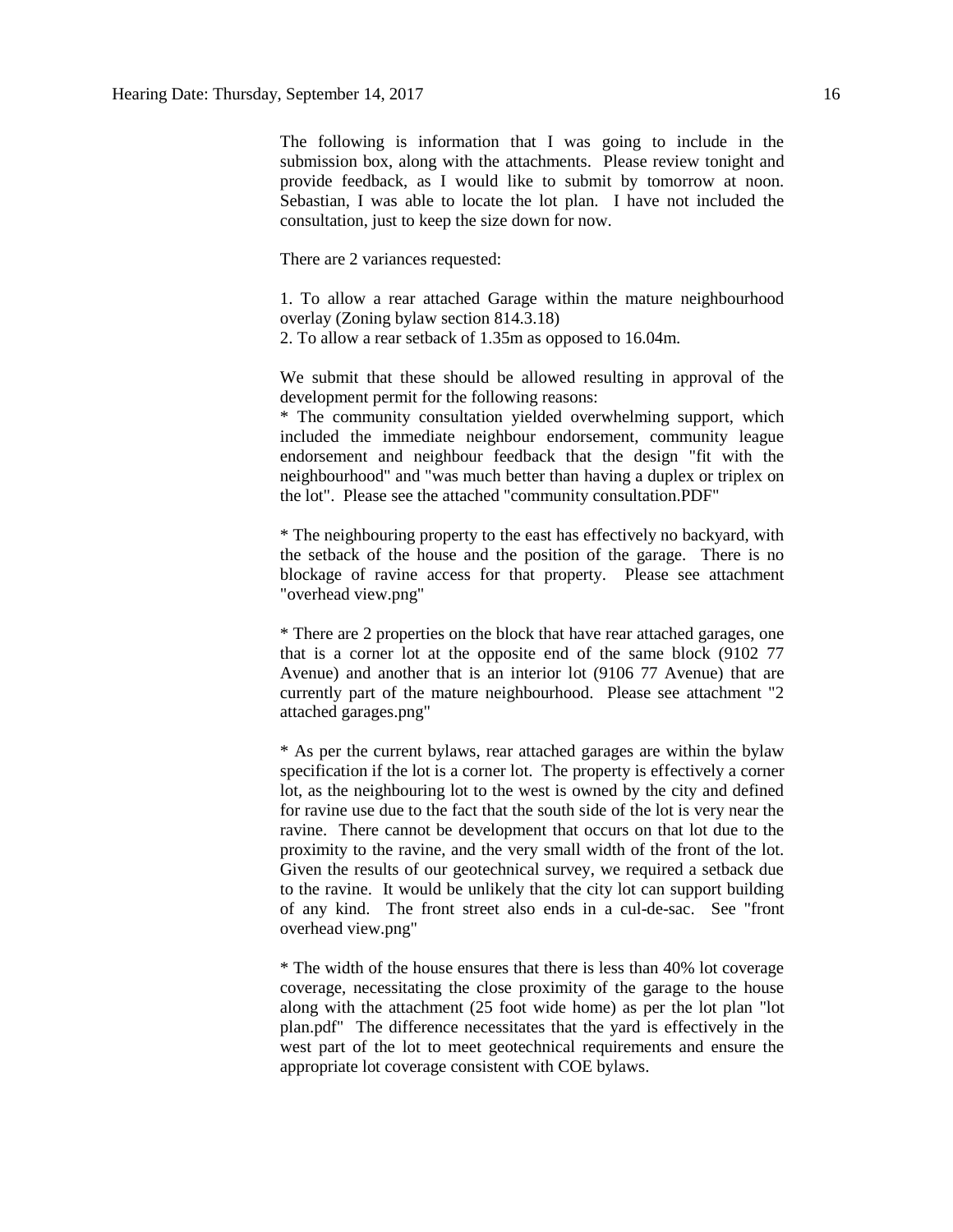\* Design is consistent with the current trend of "skinny infills" endorsed and encouraged by the City of Edmonton Development branch.

\* House design is consistent with the land footprint given the ravine location, we cannot make it wider to meet geotechnical guidelines. A garage cannot be done at the front of the house due to this constraint along with the position of the cul de sac as per "front overhead view.png".

\* The City of Edmonton planner noted that plan made sense consistent with geotechnical feedback and lot specifications and lot shape limitations.

\* The garage attachment is designed to facilitate independent living standards as the house build was undertaken as our retirement home. We have created the attached garage with ramps for wheelchair access. Independent living was also the goal for the rear setback; there is minimal snow to shovel in the back driveway, especially important for myself and my wife as we age. In fact, with an increased setback and unattached garage, this could be an "undue hardship" for an elderly person.

\* Given the ravine location, there have been some concerns with transient people and security. The attached garage minimizes this risk, again even more important for an elderly person.

### *General Matters*

The *Municipal Government Act*, RSA 2000, c M-26 states the following:

#### **Grounds for Appeal**

**685(1)** If a development authority

- (a) fails or refuses to issue a development permit to a person,
- (b) issues a development permit subject to conditions, or
- (c) issues an order under section 645,

the person applying for the permit or affected by the order under section 645 may appeal to the subdivision and development appeal board.

#### **Appeals**

**686(1)** A development appeal to a subdivision and development appeal board is commenced by filing a notice of the appeal, containing reasons, with the board within 14 days,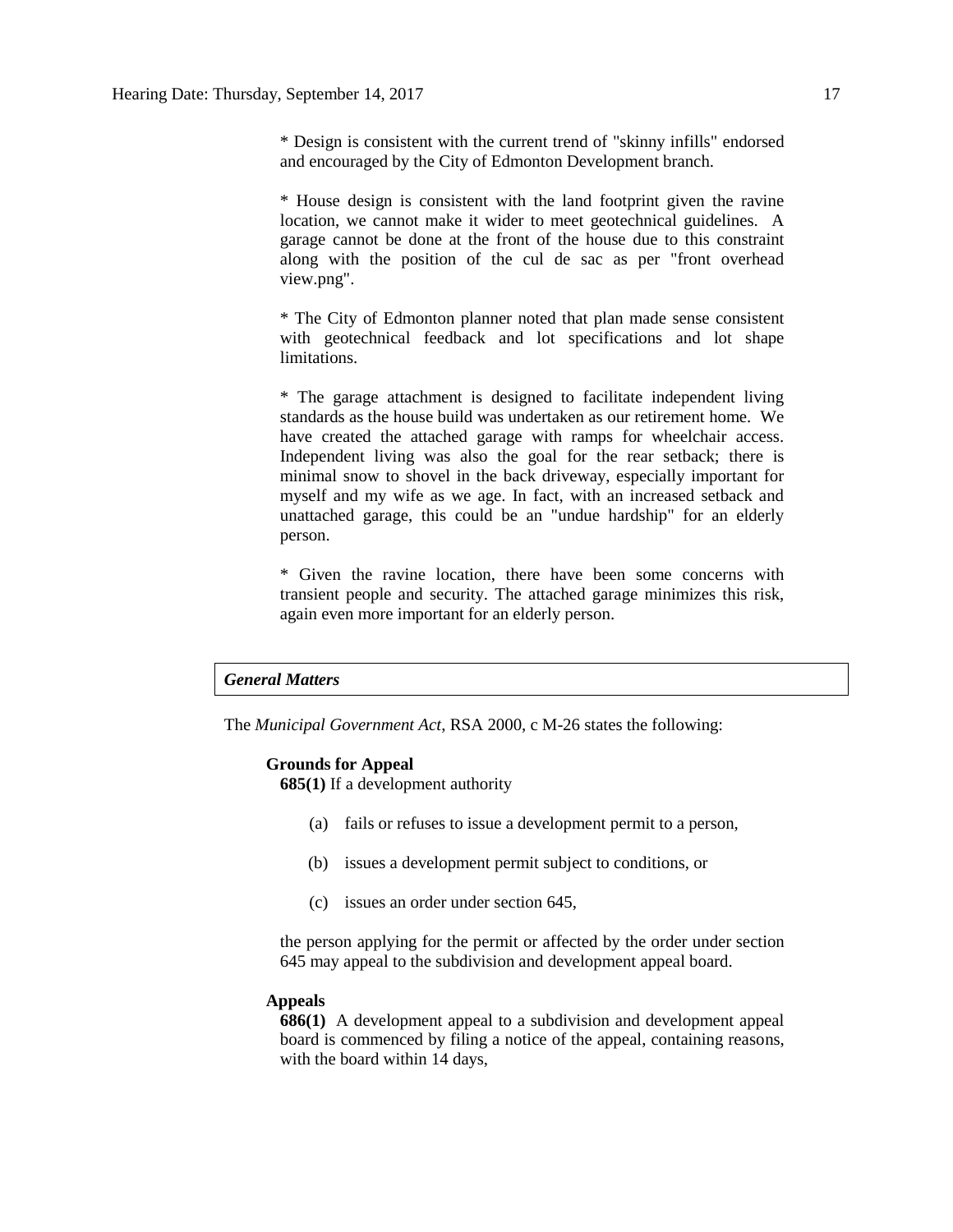- (a) in the case of an appeal made by a person referred to in section 685(1), after
	- (i) the date on which the person is notified of the order or decision or the issuance of the development permit, or
- **Hearing and Decision**

…

**687(3)** In determining an appeal, the subdivision and development appeal board

- …
- (a.1) must comply with the land use policies and statutory plans and, subject to clause (d), the land use bylaw in effect;
	- …
	- (c) may confirm, revoke or vary the order, decision or development permit or any condition attached to any of them or make or substitute an order, decision or permit of its own;
	- (d) may make an order or decision or issue or confirm the issue of a development permit even though the proposed development does not comply with the land use bylaw if, in its opinion,
		- (i) the proposed development would not
			- (A) unduly interfere with the amenities of the neighbourhood, or
			- (B) materially interfere with or affect the use, enjoyment or value of neighbouring parcels of land,

and

(ii) the proposed development conforms with the use prescribed for that land or building in the land use bylaw.

#### **General Provisions from the** *Edmonton Zoning Bylaw:*

**It should be noted that the Mature Neighbourhood Overlay was amended under Bylaw 18013 and passed by City Council on May 29, 2017. This Bylaw came into effect September 1, 2017. The following provisions from the** *Edmonton Zoning Bylaw* **include the Bylaw 18013 amendments.**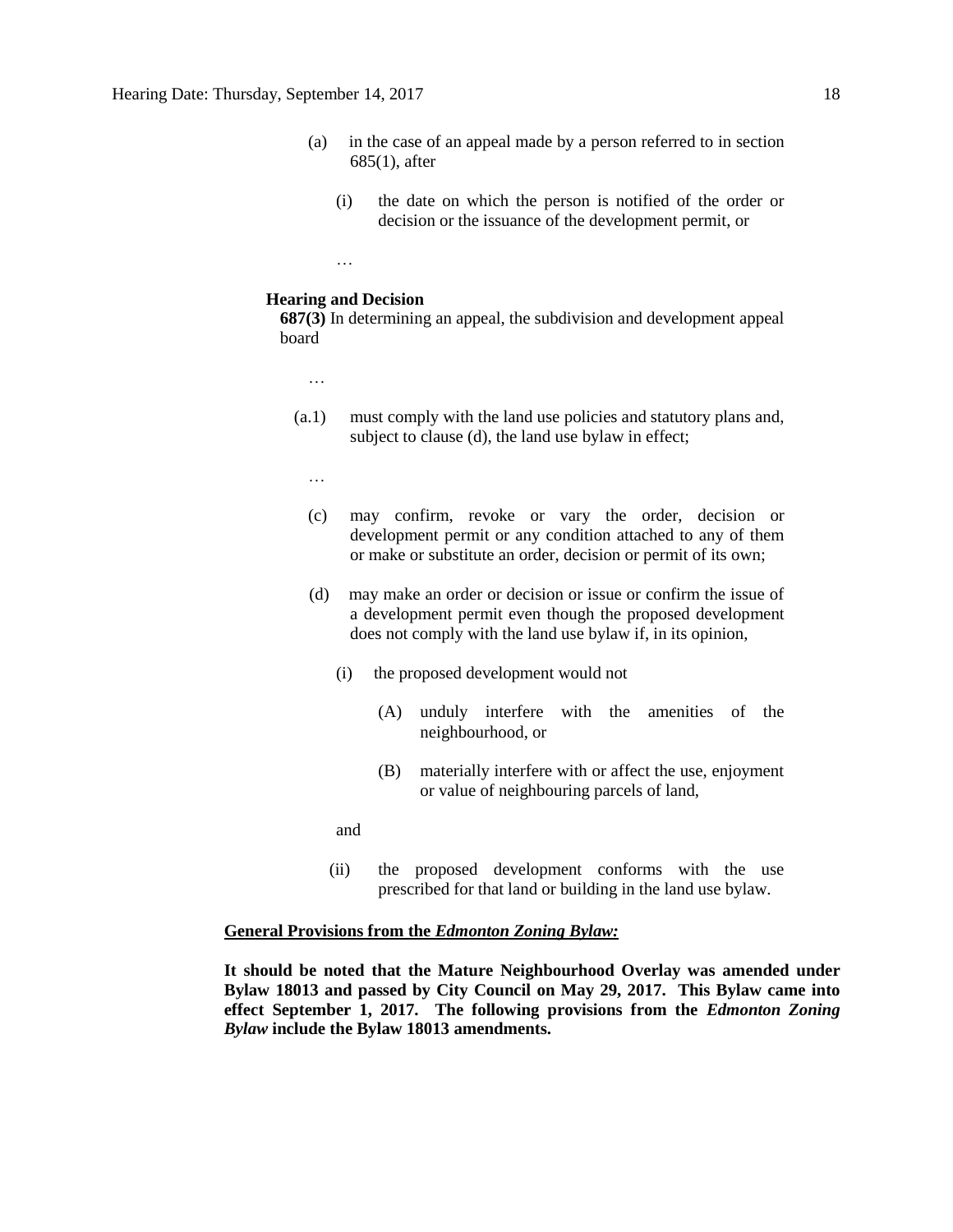Section 4.2(1) provides the following with respect to *Zoning and Overlay Boundaries*:

Should uncertainty or dispute arise relative to the precise location of any Zone boundary, as depicted on the Zoning Map, or Overlay boundary, as depicted on the Zoning Map, the location shall be determined by applying the following rules:

…

- g. where a Zone or Overlay boundary is shown as approximately following a topographic contour line or a top of bank line, it shall be deemed to follow such line, and in the event of change in such line, it shall be deemed as moving with that line;
- h. where features on the ground are at variance with those shown on the Zoning Map or map appended to an Overlay, or in other circumstances not mentioned above, the Development Officer shall interpret the Zone or Overlay boundaries. Any such decision shall be a Class B Discretionary Development; and
- i. where a Zone or Overlay boundary is not located in conformity to the provisions of subsections  $4.2(1)(a)$  to (h), and in effect divides or splits a registered parcel of land, the disposition of such boundary shall be determined by dimensions indicated on the Zoning Map or map appended to an Overlay, or by measurements directly scaled from that Map.

Section 814.2(1) states "[The Mature Neighbourhood] Overlay applies to all **Sites** *[emphasis added]* zoned RF1, RF2, RF3, RF4 and RF5 within the areas shown on the Appendix to this Overlay."

Under section 140.2(9), **Single Detached Housing** is a **Permitted Use** in the **(RF3) Small Scale Infill Development Zone.**

Under section 540.3(14), **Single Detached Dwelling** is a **Discretionary Use** in the **(A) Metropolitan Recreation Zone.**

Under section 7.2(9), **Single Detached Housing** means:

development consisting of a building containing only one Dwelling, which is separate from any other Dwelling or building. Where a Secondary Suite is a Permitted or Discretionary Use in a Zone, a building which contains Single Detached Housing may also contain a Secondary Suite. This Use includes Mobile Homes which conform to Section 78 of this Bylaw.

Under section 6.1(102), **Site** means "an area of land consisting of one or more abutting Lots<sup>"</sup>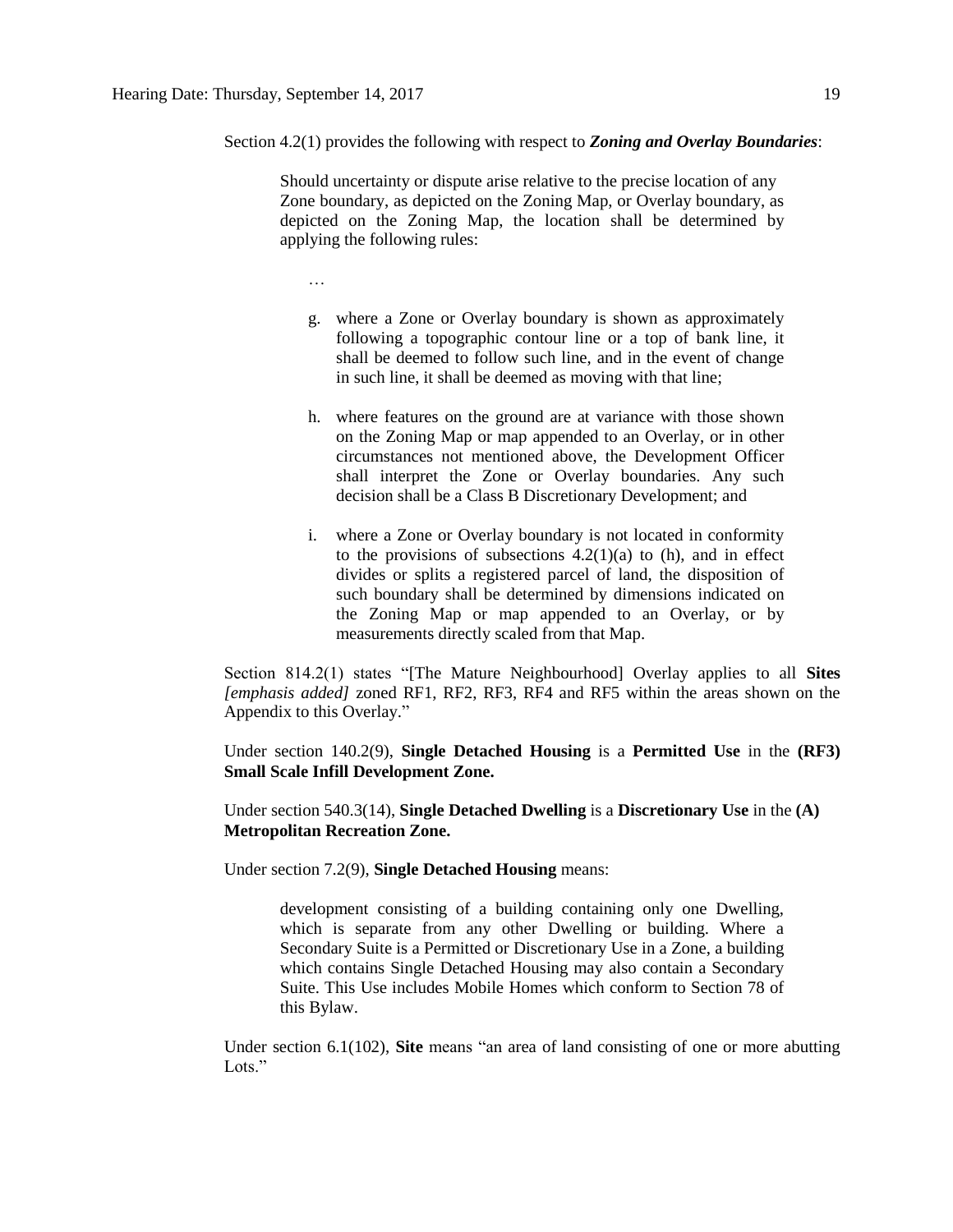Section 811.1 states that the **General Purpose** of the **North Saskatchewan River Valley and Ravine System Protection Overlay** is:

To provide a development Setback from the North Saskatchewan River Valley and Ravine System.

Section 814.1 states that the **General Purpose** of the **Mature Neighbourhood Overlay** is:

to regulate residential development in Edmonton's mature residential neighbourhoods, while responding to the context of surrounding development, maintaining the pedestrian-oriented design of the streetscape, and to provide an opportunity for consultation by gathering input from affected parties on the impact of a proposed variance to the Overlay regulations.

Section 140.1 states that the **General Purpose** of the **(RF3) Small Scale Infill Development Zone** is:

to provide for Single Detached Housing and Semi-detached Housing while allowing small-scale conversion and infill redevelopment to buildings containing up to four Dwellings, and including Secondary Suites under certain conditions.

*Rear Setback*

Section 814.3(4) of the Mature Neighbourhood Overlay states "The minimum Rear Setback shall be 40% of Site Depth."

Under section 6.1(90), **Rear Setback** means:

the distance that a development or a specified portion of it, must be set back from a Rear Lot Line. A Rear Setback is not a Rear Yard, Amenity Space or Separation Space.

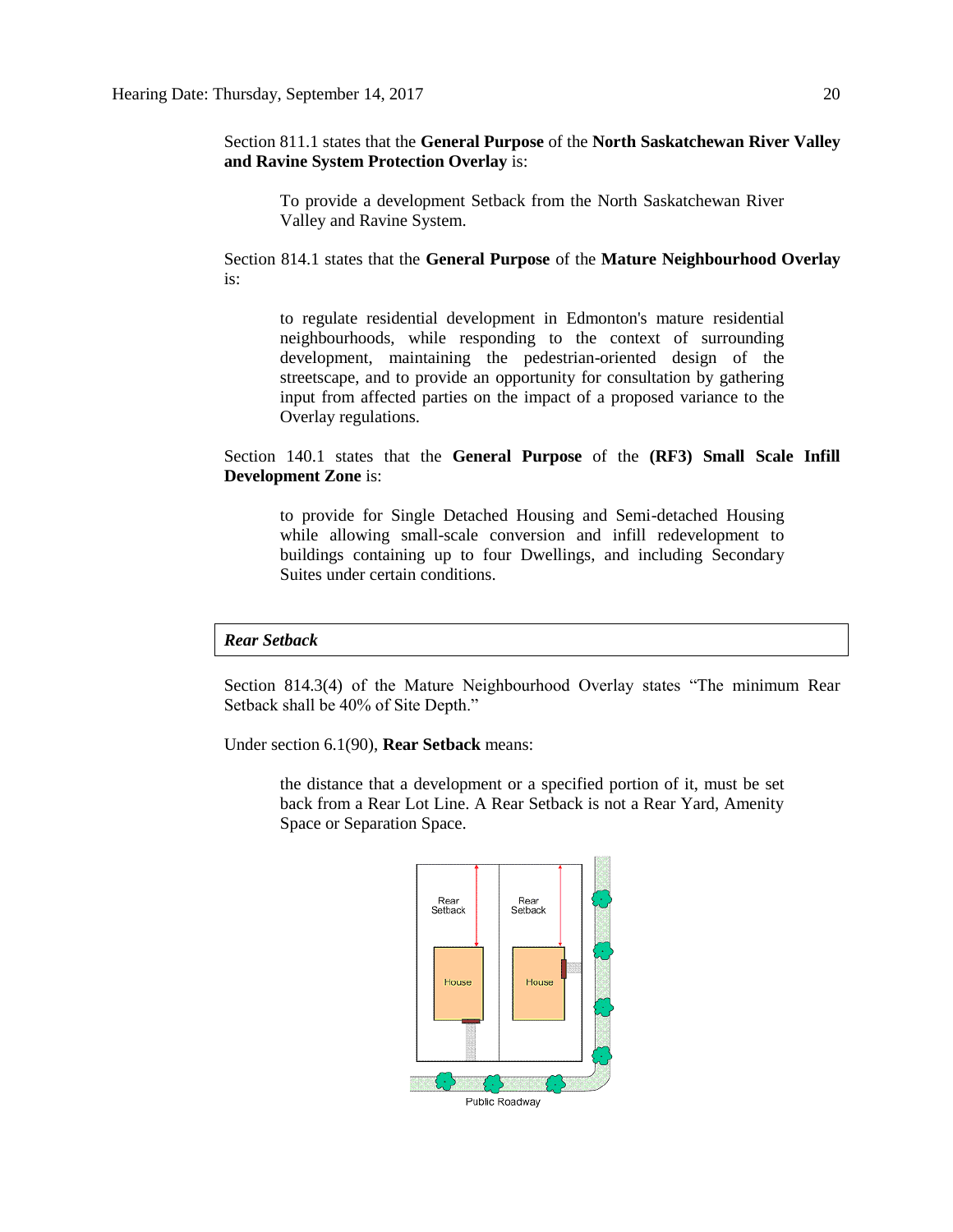#### **Development Officer's Determination**

**1. Reduced Rear Setback - The distance from the house with rear attached Garage to the rear property line is 1.35m (3% of site depth) instead of 16.04m (40% of site depth). (Section 814.3.5)**

#### *Rear attached Garage*

Section 814.3(19) of the Mature Neighbourhood Overlay states "Rear attached Garages shall not be allowed."

#### **Development Officer's Determination**

**2. Attached Garage - A rear attached Garage is allowed on an interior lot, instead of a corner lot (Section 814.3.18)**

#### *Side Setback*

Section 811.3(1) of the North Saskatchewan River Valley and Ravine System Overlay states:

All developments shall maintain a minimum 7.5 m Setback from the North Saskatchewan River Valley and Ravine System, as shown on Appendix I to this Overlay.

Under section 6.1(98), **Setback** means "the distance that a development or a specified portion of it, must be set back from a property line. A Setback is not a Yard, Amenity Space, or Separation Space."

#### *Community Consultation*

Section 814.5(1) of the Mature Neighbourhood Overlay states the following with respect to **Proposed Variances**:

When the Development Officer receives a Development Permit Application for a new principal building, new Garage Suite, or new Garden Suite that does not comply with any regulation contained within this Overlay, or receives a Development Permit for alterations to an existing structure that require a variance to Section 814.3(1), 814.3(3), 814.3(5) and 814.3(9) of this Overlay:

a. the Development Officer shall send notice, to the recipient parties specified in Table 814.5(2), to outline any requested variances to the Overlay and solicit comments directly related to the proposed variance;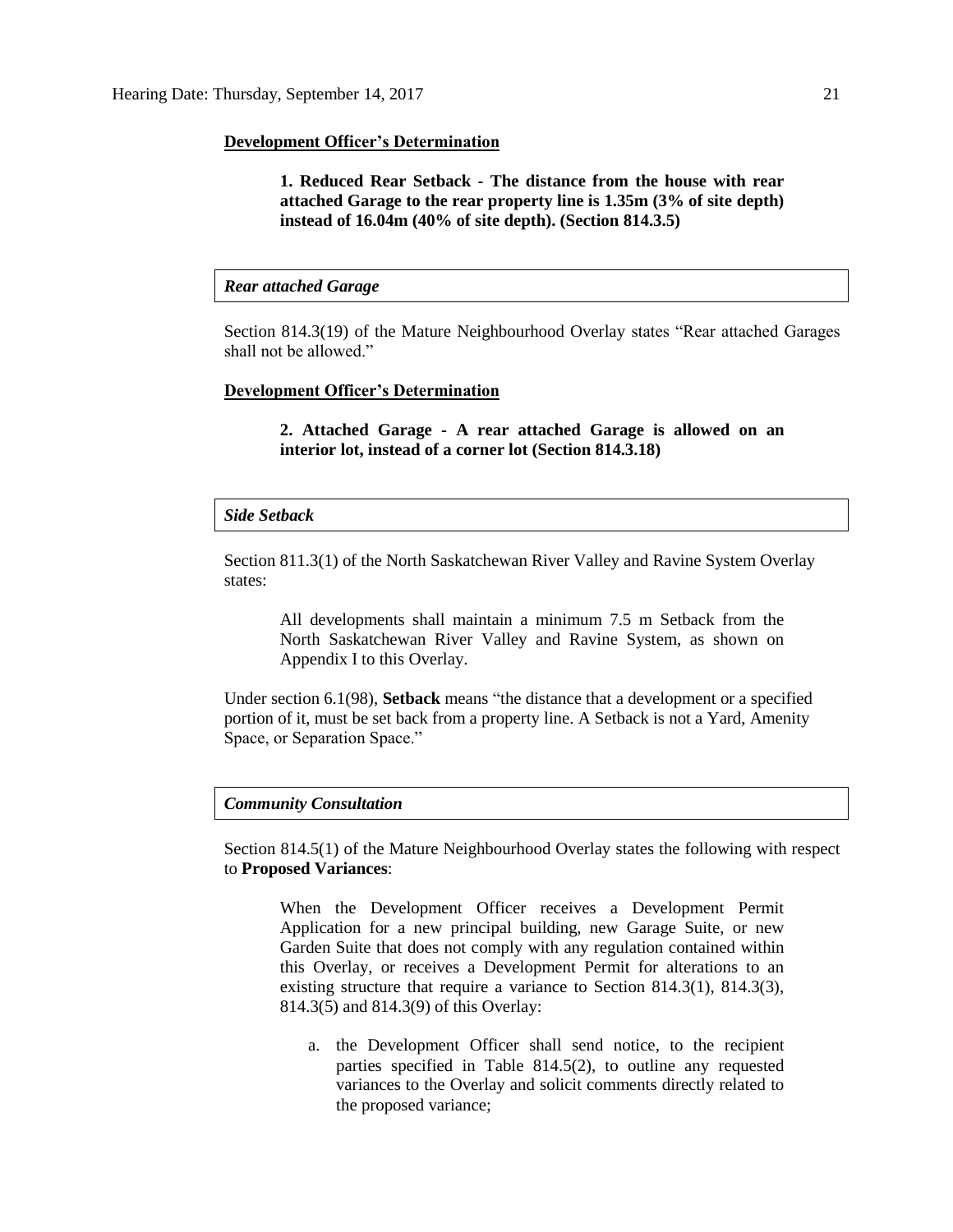- b. the Development Officer shall not render a decision on the Development Permit application until 21 days after notice has been sent, unless the Development Officer receives feedback from the specified affected parties in accordance with Table 814.5(2); and
- c. the Development Officer shall consider any comments directly related to the proposed variance when determining whether to approve the Development Permit Application in accordance with Sections 11.2 and 11.3.

| Tier#  | <b>Recipient Parties</b> | <b>Affected Parties</b>            | <b>Regulation of this Overlay</b> |
|--------|--------------------------|------------------------------------|-----------------------------------|
|        |                          |                                    | to be Varied                      |
| Tier 2 | The municipal address    | <b>The</b><br>assessed             | $814.3(4)$ – Rear Setback         |
|        | and assessed owners of   | owners of                          | $814.3(19)$ – Rear Attached       |
|        | the land Abutting the    | the land Abutting                  | Garage                            |
|        | Site, directly adjacent  | the                                |                                   |
|        | across a Lane from the   | Site and directly                  |                                   |
|        | Site of the proposed     | adjacent<br>across<br><sub>a</sub> |                                   |
|        | development and the      | Lane                               |                                   |
|        | President of each        | from the Site of the               |                                   |
|        | <b>Community League</b>  | proposed                           |                                   |
|        |                          | development                        |                                   |

Section 814.5(2) of the Mature Neighbourhood Overlay states:

### Notice to Applicant/Appellant

Provincial legislation requires that the Subdivision and Development Appeal Board issue its official decision in writing within fifteen days of the conclusion of the hearing. Bylaw No. 11136 requires that a verbal announcement of the Board's decision shall be made at the conclusion of the hearing of an appeal, but the verbal decision is not final nor binding on the Board until the decision has been given in writing in accordance with the *Municipal Government Act*.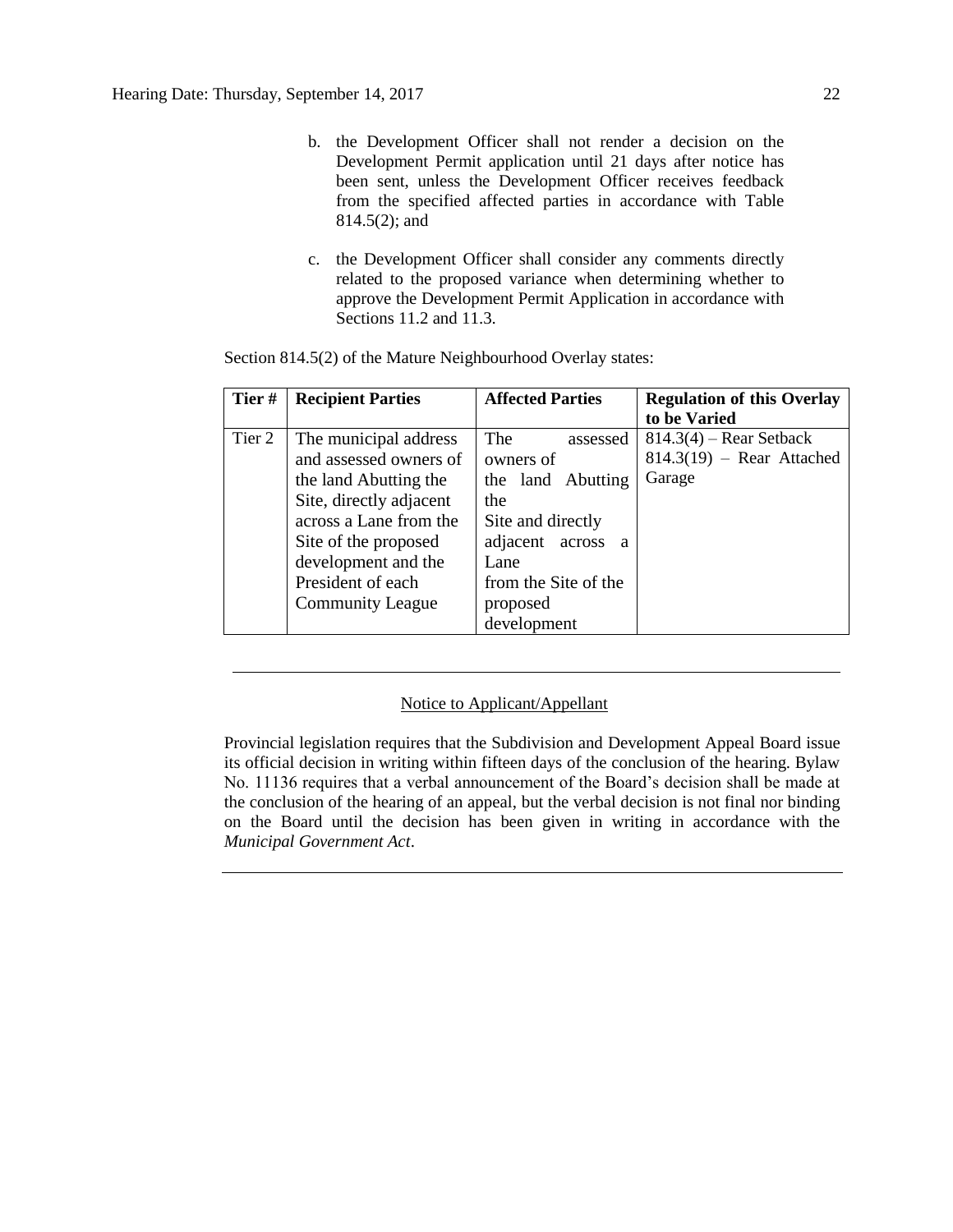Project Number: 254327867-001 **Edmonton Application Date:** JUN 14, 2017 August 31, 2017 at 1:08 PM Printed: Page:  $1<sub>of</sub>2$ **House Development and Building Permit** This document is a record of a Development Permit and/or Building Permit application, and a record of the decision for the undertaking described below, subject to the limitations and conditions of this permit, of the Edmonton Zoning Bylaw 12800 as amended, Safety Codes Act RSA 2000, Safety Codes Act Permit Regulation, Alberta Building Code 2006 and City of Edmonton Bylaw 15894 Safety Codes Permit **Applicant** Property Address(es) and Legal Description(s) 9140 - 77 AVENUE NW Plan 2000U Blk 2 Lots 12-13 **Scope of Application** To construct a Single Detached House with an Unenclosed Front Porch, rear attached Garage, fireplace, and Basement development (NOT to be used as an additional Dwelling), and to demolish an existing Single Detached House and Accessory Building (rear detached Garage). **Permit Details** Affected Floor Area (sq. ft.): 2932 Building Height to Midpoint (m): 8.17 Dwelling Type: Single Detached House **Class of Permit:** Front Yard (m): 7.37 Home Design Type: Rear Yard (m): 1.35 Secondary Suite Included ?: N Side Yard, left (m): 6.2 Side Yard, right (m): 1.25 Site Area (sq. m.): 604.65 Site Depth (m): 40.09 Site Width (m): 15.07 Stat. Plan Overlay/Annex Area: I/We certify that the above noted details are correct. Applicant signature: **Development Application Decision** Appealed to SDAB **Reason for Refusal** 1. Reduced Rear Setback - The distance from the house with rear attached Garage to the rear property line is 1.35m (3% of site depth) instead of 16.04m (40% of site depth). (Section 814.3.5) 2. Attached Garage - A rear attached Garage is allowed on an interior lot, instead of a corner lot (Section 814.3.18) **Rights of Appeal** The Applicant has the right of appeal within 14 days of receiving notice of the Development Application Decision, as outlined in Chapter 24, Section 683 through 689 of the Municipal Government Amendment Act. Development Authority: VANDERHOEK, HEATHER Issue Date: Aug 09, 2017 Signature: Fees **Fee Amount Amount Paid** Receipt# **Date Paid** Safety Codes Fee \$94.12 \$94.12 04206254 Jun 14, 2017 \$2,353.00 **Building Permit Fee** \$2,353.00 04206254 Jun 14, 2017 Electrical Safety Codes Fee \$17.18 04206254 Jun 14, 2017 \$17.18 Jun 14, 2017 Development Permit Inspection Fee \$0.00 \$200.00 04206254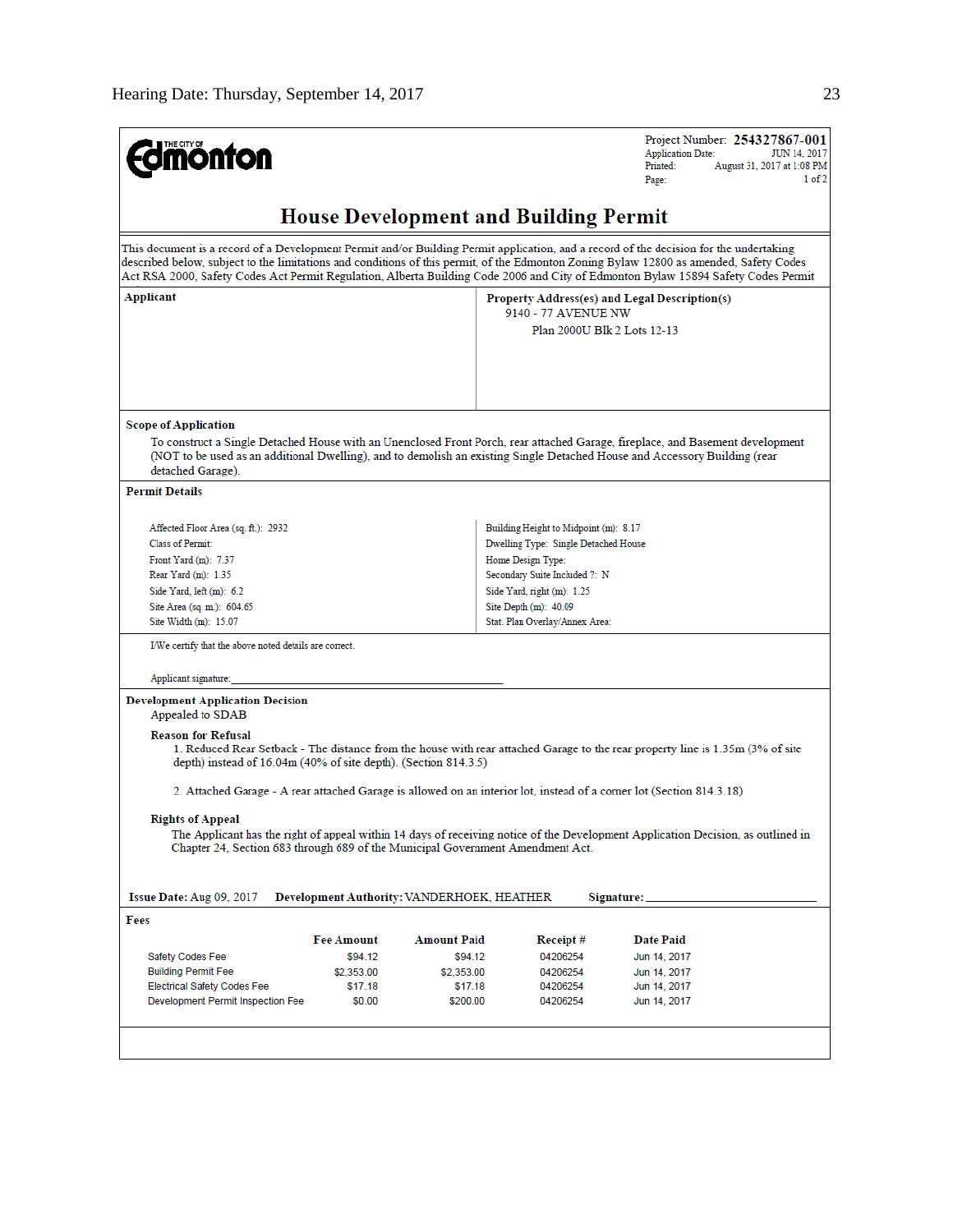

 $\begin{tabular}{l} Project Number: & \textbf{254327867-001} \\ Application Date: & JUN 14, 2017 \\ Printed: & August 31, 2017 at 1:08 PM \\ Page: & 2 of 2 \\ \end{tabular}$ 

# **House Development and Building Permit**

|                                | <b>Fee Amount</b> | <b>Amount Paid</b> | Receipt# | Date Paid    |
|--------------------------------|-------------------|--------------------|----------|--------------|
| Lot Grading Fee                | \$140.00          | \$140.00           | 04206254 | Jun 14, 2017 |
| <b>Electrical Fees (House)</b> | \$317.00          | \$317.00           | 04206254 | Jun 14, 2017 |
| Electrical Fee (Service)       | \$79.00           | \$79.00            | 04206254 | Jun 14, 2017 |
| Water Usage Fee                | \$72.60           | \$72.60            | 04206254 | Jun 14, 2017 |
| <b>Total GST Amount:</b>       | \$0.00            |                    |          |              |
| <b>Totals for Permit:</b>      | \$3,072.90        | \$3,272.90         |          |              |
| (overpaid by \$200.00          |                   |                    |          |              |